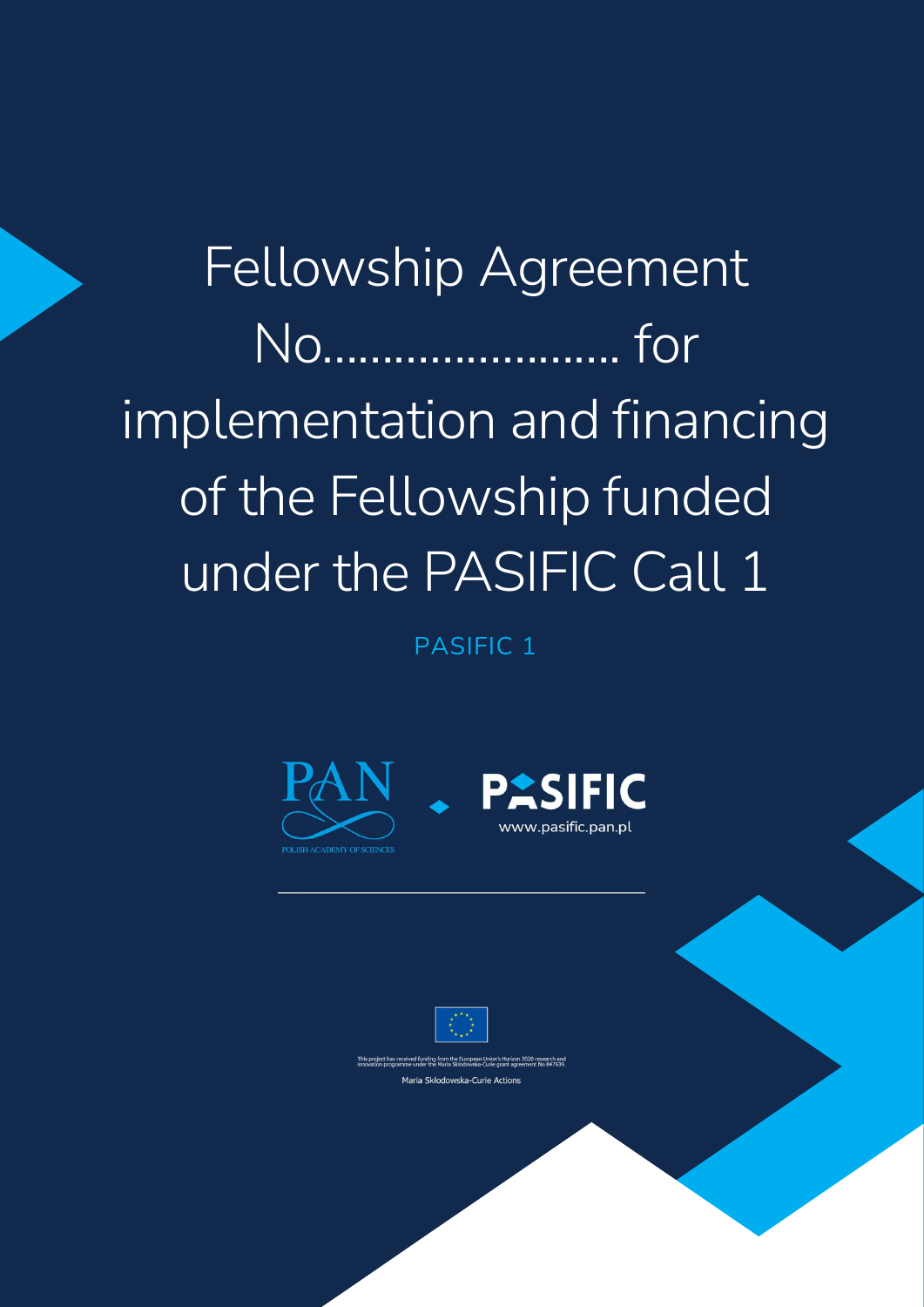

# Fellowship Agreement No…………… for implementation and financing of the Fellowship funded under the PASIFIC Call 1

concluded on the basis of the final list of Proposals accepted for funding, resulting from the PASIFIC Call 1, approved by the Programme Coordinator and accepted by the President of the Polish Academy of Sciences

on . . . . . . . . . . . . . . . . . . in Warsaw, with the Parties to the Agreement being:

The Polish Academy of Sciences, hereinafter referred to as "the PAS", with its registered office in Warsaw, Plac Defilad 1, postal code 00-901, NIP (Tax Identification Number) 525-15-75-083, REGON 000325713, represented by prof. Jerzy Duszyński, the PAS President and Tadeusz Latała, the PAS Chancellor

and

………………………………………….<Host Institute's name>, hereinafter referred to as "the Host Institute", with its registered office in <place>……………….……… , at <the street> ………………………….., postal code ……………….., NIP (Tax Identification Number) …………………...., REGON ……………..., represented by <the title and name of the representative> ………………………….... (If applicable: on the basis of the power of attorney No. ……………… . of <date>…………………...).

### Section 1: General information

- 1. The Agreement specifies the terms and conditions of implementation, financing, and settlement of the Fellowship of <Fellow's academic\_title, name, surname>, hereinafter referred to as "the Fellow", whose Proposal, registered in the SEA System under the number <proposal\_ID>, with acronym <project acronym> and title <project title>, hereinafter referred to as "the Proposal", that was accepted for funding in the PASIFIC Call 1 announced by the Polish Academy of Sciences. The PASIFIC Programme is co-financed under the H2020 MSCA programme on the basis of agreement No. 847639 with the Research Executive Agency, hereinafter referred to as "the REA", duly authorised by the European Commission.
- 2. The Fellowship, referred to in Point 1, hereinafter referred to as "the Fellowship", shall be implemented by <Institute\_name>.
- 3. For the purpose of the Fellowship implementation, the PAS shall provide the Host Institute with financial resources in the amount of PLN <total cost> (in words: …).
- 4. The Parties set the starting date of the Fellowship to be .............
- 5. The duration of the Fellowship is 24 months.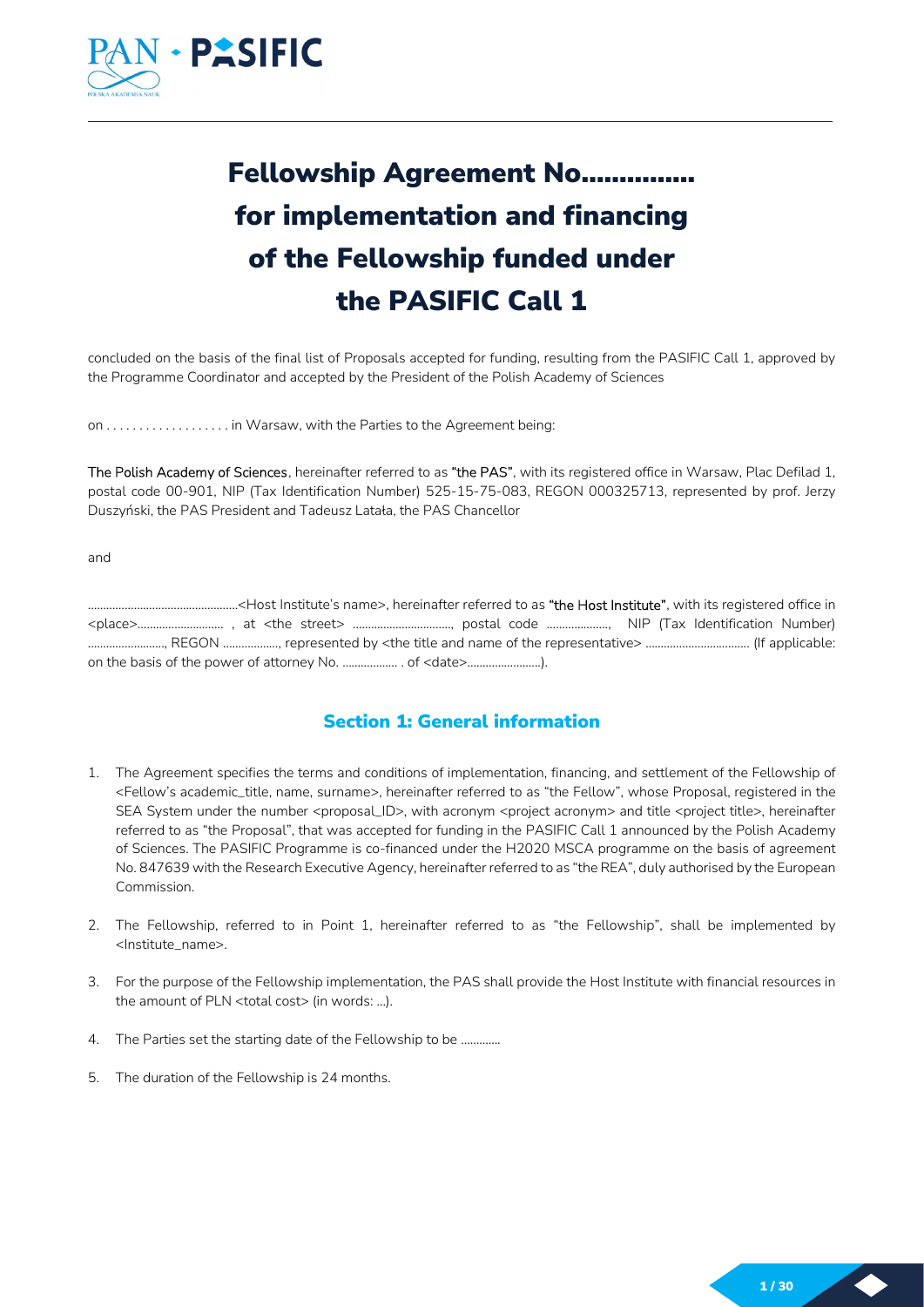

### Section 2: Terms and conditions of the Fellowship implementation

### 1. The Host Institute undertakes to:

- a) employ the Fellow under a full-time employment contract for the duration of the Fellowship and solely for the purpose of performing tasks related to the Fellowship implementation. Based on the Employment Contract, the Host Institute shall be obliged to pay the Fellow the remuneration specified in Section 4, Paragraph 1, Letters a) and b), converted at the rate specified in Section 4, Paragraph 2, and to pay the compensation specified in Section 4, paragraph 3 by 30 April 2025. In the Contract with the Fellow, the Host Institute shall be obliged to include confidentiality clauses related to all information, the disclosure of which is not authorised or obliged by this Agreement, intellectual property rights (in particular access to existing knowledge, use of new knowledge, dissemination of undertaken activities – under the terms set out in this Agreement). The Host Institute may entrust the Fellow with tasks related exclusively to the Fellowship implementation;
- b) the Host Institute shall be obliged to provide the PAS with a copy of the Employment Contract concluded with the Fellow no later than 7 working days after the Fellowship commencement:
- c) immediately after receiving them from the Fellow and no later than 30 days before the Fellowship commencement, the Host Institute undertakes to provide the PAS with the following documents:
	- 1) copies of documents confirming compliance with the mobility criterion, certified as true copies by an employee of the Host Institute, together with sworn translations into English or Polish, if the documents have been issued in a language other than Polish or English;
	- 2) copies of documents confirming possession of a doctoral degree or 4-years of full-time research experience acquired after obtaining a degree entitling to embark on a doctoral programme, certified as true copies by an employee of the Host Institute, together with sworn translations into English or Polish, if the documents have been issued in a language other than Polish or English;
	- 3) the Fellow's declaration of entitlement to family allowance, enclosed as Appendix No. 7, and copies of documents confirming that the Fellow is married or in a relationship equivalent to marriage in accordance with the law of the country where the relationship has been formalised or that the Fellow has dependent children, together with sworn translations into English or Polish, if the documents were issued in a language other than Polish or English. Failure to meet the deadline may result in termination of the Fellowship Agreement.
- d) provide the Fellow with conditions for the implementation of their research, including office/laboratory space and necessary scientific and research equipment;
- e) assign to the Fellow the Supervisor indicated in the Proposal, whose tasks are defined in the PASIFIC Call 1 Terms and Conditions along with appendices published on the website: https://pasific.pan.pl/call-1/ ;
- f) for interdisciplinary projects, assign the Supporting Supervisor indicated in the Proposal, whose tasks are defined in the PASIFIC Call 1 Terms and Conditions if the Host Institute employs the Supporting Supervisor;
- g) assign the Fellow a Research Buddy, whose tasks and responsibilities are defined in the PASIFIC Call 1 Terms and Conditions;
- h) provide administrative and financial support for the Fellowship, including support related to the Fellow's arrival and stay in Poland, and appoint an employee responsible for its coordination;
- i) organise, during the Fellowship implementation, a Secondment in an institution selected by the Fellow in Poland or abroad, if such a Secondment was provided for in the Proposal;
- j) enable the Fellow to participate in at least four training courses organised and financed by the Polish Academy of Sciences within the PASIFIC Programme;
- k) organise at least one Fellow's open lecture, promoting their research and/or its results, regardless of other obligations set out for in this Agreement;
- l) ensure that all Fellow's scientific publications that present the results of research conducted during the Fellowship are published in Open Access;
- m) enable the Fellow to co-decide on the allocation of 1/5 of the funds assigned for the indirect costs of the project;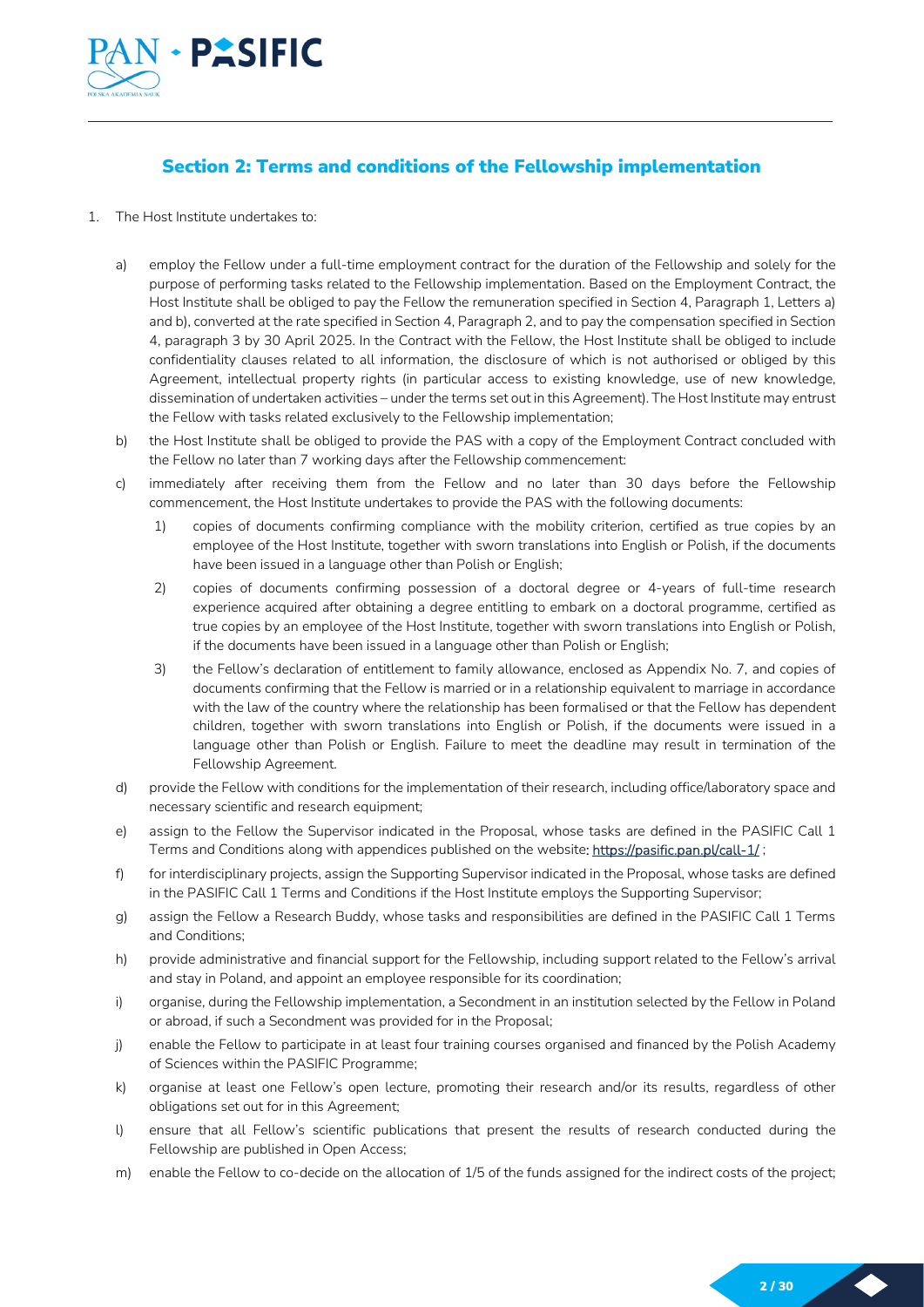

- n) support the Fellow in obtaining the required approvals, opinions, permits or authorisations in the event that the research carried out under the Fellowship requires formal certification of compliance with ethical standards during its implementation;
- o) provide correct, accurate, and complete information, during the Fellowship implementation and after its completion, required to verify the eligibility of costs, proper implementation of the Fellowship, and the compliance with the obligations arising from the Agreement, in particular, documentation confirming that during the whole period of the Fellowship the Fellow has been present at the workplace, referred to in this Agreement;
- p) inform the PAS immediately of any breaks in the Fellow's stay at the Host Institute and any interruptions in the remuneration payment;
- q) provide information on the Fellowship implementation by the Fellow, which shall be used to promote the PASIFIC Programme;
- r) undertake actions regarding the management of intellectual property rights referred to in the European Commission Recommendation C (2008) 1329 of 10 April 2008 on the management of intellectual property in knowledge transfer activities and Code of Practice for universities and other public research institutions;
- s) respect the principles of the European Charter for Researchers and Code of Conduct for the Recruitment of Researchers;
- t) apply for the "HR Excellence in Research" logo awarded by the European Commission no later than one year after signing the Fellowship Agreement, if it does not already have one.
- 2. In the Employment Contract signed with the Fellow, the Host Institute shall oblige the Fellow, in particular, to:
	- a) not to perform or take up any other employment or business activity beyond the Fellowship, provided that the beforementioned are of commercial nature
	- b) not to apply for the POLONEZ BIS funding programme, announced by the National Science Centre;
	- c) consent to the publication of a short Fellowship description on the Polish Academy of Sciences website
	- d) to participate in surveys and evaluation studies conducted by the PAS and the REA and providing all the information related to the Fellowship during the Fellowship and up to two years after its completion;
	- e) to participate in at least four training courses to develop various competencies. These training courses shall be organised and financed by the Polish Academy of Sciences.
- 3. The Host Institute undertakes to implement the Fellowship on the basis of:
	- a) The generally applicable provisions of law;
	- b) the provisions of this Agreement, including on:
		- 1) the cost estimate provided in Appendix No. 1 to the Agreement, hereinafter referred to as "the Cost Estimate";
		- 2) the description of the planned research included in the Proposal that constitutes Appendix No. 2 to the Agreement;
	- c) the full-time Employment Contract between the Host Institute and the Fellow for the entire duration of the Fellowship;
	- d) the provisions of the "Terms and Conditions" Section of the grant agreement No. 847639 between the PAS and REA, hereinafter referred to as "the Grant Agreement", available at https://pasific.pan.pl/ where this Agreement refers to specific provisions of the Grant Agreement. Unless otherwise specified, the term "beneficiary" as used in the Grant Agreement shall indicate the Host Institute;
	- e) best practice principles in the relevant scientific field/discipline;
	- f) required permits, consents or positive opinions, including:
		- 1) the relevant bioethics committee;
		- 2) the relevant ethics committee for animal experimentation;
		- 3) the basis of provisions on genetically modified organisms;
		- 4) for research on protected species or in protected areas;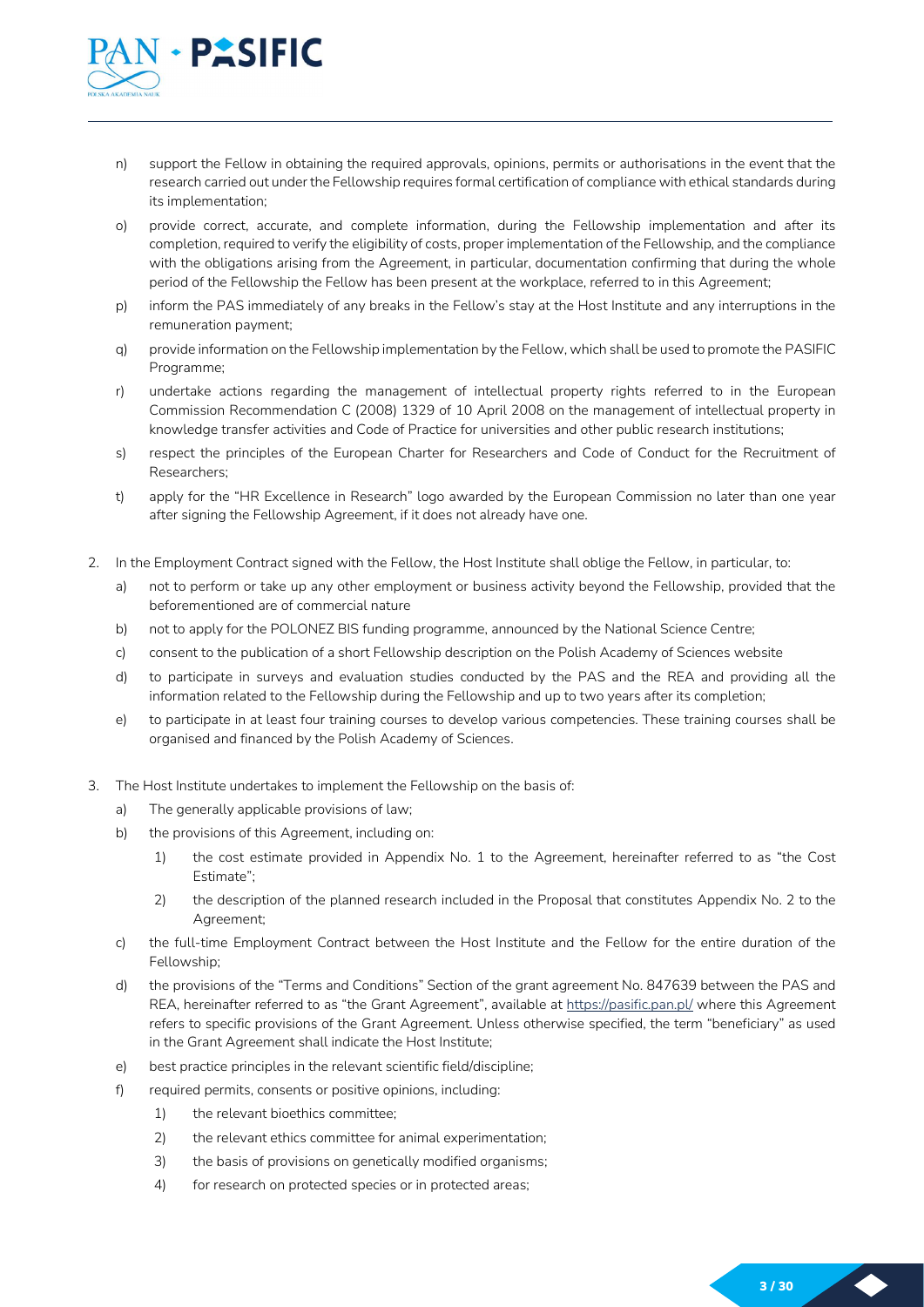

- 5) other documents indicated during the ethical evaluation of the Proposal, the scan of which, along with a sworn English translation, shall be sent electronically to the PAS before the commencement of the research tasks that require the permits mentioned above, approvals or opinions (implementing research without the required permissions is tantamount to recognition of such costs as ineligible and shall give rise to consequences laid down in separate regulations). Regardless of the above, ethical principles set out in Section 34.1 and 34.3 of the Grant Agreement must be adhered to in the Fellowship implementation;
- g) principles resulting from the Terms and Conditions of the PASIFIC Call 1 with appendices;
- h) principles resulting from the European Commission Recommendation 251/2005/EC on the European Charter for Researchers and the Code of Conduct for the Recruitment of Researchers (OJ L 75, 22/3/2005, p.67);
- i) principles resulting from the Code of Ethics for Researchers annexed to Resolution 2/2020 of the PAS General Assembly of 25 June 2020, available at: https://instytucja.pan.pl/images/2020/kodeks/Kodeks\_Etyki\_Pracownika\_Naukowego\_Wydanie\_III\_na\_stron%C 4%99.pdf
- j) internal regulations in force at the Host Institute, unless they are not inconsistent with the provisions arising from the documents listed in letters a) to i).
- 4. The Host Institute shall be responsible to the PAS for the proper performance of the Agreement, including the actions and omissions of the Fellow. The Host Institute shall supervise the Fellowship implementation and the correctness of spending the financial resources.
- 5. The funds allocated for the research implementation shall be at the Fellow's disposal; however, disbursement of funds shall be subject to the approval of the Director of the Host Institute.
- 6. The PAS shall not be responsible for any damage incurred by third parties resulting from the Fellowship implementation.
- 7. The sale of equipment purchased or manufactured using the funds provided for the Fellowship implementation shall be possible after the completion of the Fellowship.
- 8. The funds for Fellowship implementation may be used to pay additional remuneration for persons other than the Fellow participating in research, as well as for other participants of research conducted by the Fellow. Additional remuneration may be paid under a full-time or part-time employment contract or a civil-law contract.

### Section 3: Change in the terms and conditions for the Fellowship implementation

- 1. It shall not be permissible to change the terms and conditions for the Fellowship implementation specified in the Agreement without the consent of the PAS.
- 2. A change in the terms and conditions for the Fellowship implementation specified in the Agreement may be made at the request of the Host Institute, with the consent of the Fellow expressed in the form of a written statement, by means of an annexe to this Agreement. The legitimacy of the changes shall be subject to the assessment of the PAS. The Host Institute shall submit a request for acceptance of changes in the terms and conditions of the Fellowship implementation specified in the Agreement, together with a detailed justification and a proposal for an annexe to the Agreement and a statement of the Fellow expressing consent to the change in the Agreement.
- 3. With the consent of the Director of the Host Institute, upon the written request of the Fellow, it is possible to transfer funds between items in the Cost Estimate, provided that:
	- A) the costs included in the Fellow's Remuneration and Family Allowance items of the Cost Estimate, which constitute Appendix No. 1 to the Agreement, shall not be subject to change;

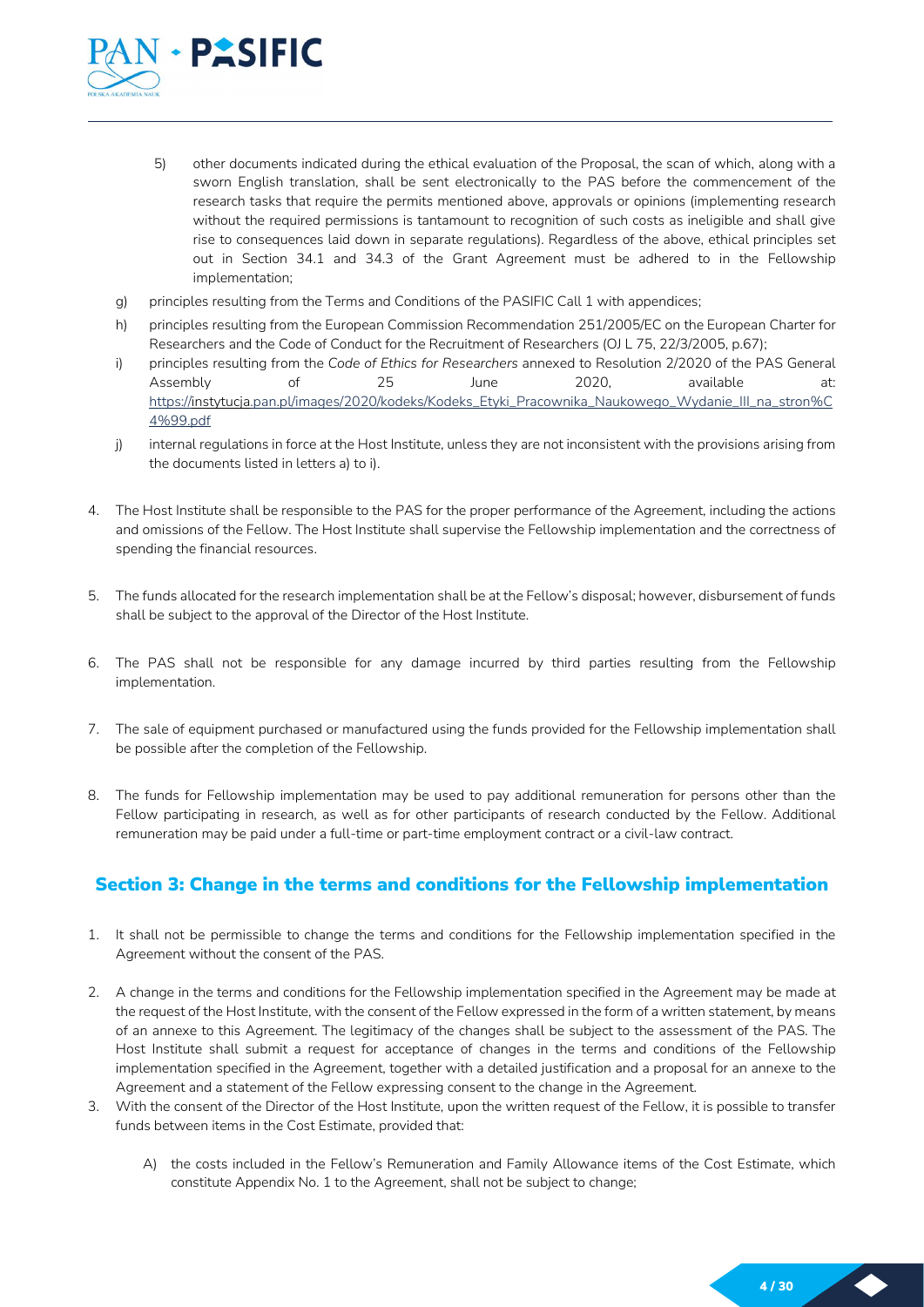

- B) the sum of costs included in the Supervisor's Allowance and Other Allowance items of the Cost Estimate, which constitute Appendix No. 1 to the Agreement, shall not exceed PLN 60,000, and allowance for one person shall not exceed PLN 36,000 for the duration of the Fellowship;
- C) the formula for calculating indirect costs, as specified in the PASIFIC Call 1 Terms and Conditions, shall not change.
- 4. Transfers of funds in the Cost Estimate within one category shall not be considered a change in the terms and conditions for the Fellowship implementation.

### Section 4: Total amount of funds and procedure for their transfer

- 1. For the Fellowship implementation, the PAS has granted:
	- a) funds for the gross remuneration of the Fellow, together with the employer's encumbrances<sup>1</sup>, hired under a fulltime Employment Contract for a period of 24 months in the amount of EUR 99,000;
	- b) funds for the family allowance in the amount of EUR 7,200 for researchers who have family commitments on the closing date of the Call, i.e. are married or in a relationship equivalent to marriage according to the law of the country where the relationship has been formalised, or have dependent children. The entitlement to the family allowance shall be determined at the closing date of the Call and shall not be verified between the closing date of the Call and the end of the Fellowship. The allowance shall be due if the spouse(s)/partner(s) or child(ren) change(s) their place of residence and come(s) to Poland with the Fellow for at least 3 months during the Fellowship;
	- c) funds for conducting research during the Fellowship in the amount not exceeding PLN <research funds>;
	- d) indirect costs, calculated as 20 % of the sum of the costs included in Point 1, Letters a) to c), which may not be higher than PLN <indirect costs>,
- 2. The amounts in currency (EUR) included in Paragraph 1, letters a) and b) shall be converted into Polish currency at the Euro exchange rate announced by the National Bank of Poland in the table of average exchange rates No. 088/A/NBP/2019 of 8 May 2019, i.e. 1 EUR = PLN 4.2914;
- 3. If the Euro exchange rate indicated in Paragraph 2 is lower than the average Euro rate for foreign currencies announced by the European Central Bank<sup>2</sup> for the period:
	- a) from 1/03/2020 to 28/02/2022;
	- b) from 1/03/2022 to 31/08/2023;
	- c) from 1/09/2023 to 28/02/2025;

the Institute shall receive funds enabling adjustment of remunerations and family allowances referred to in Paragraph 1, Letters a) and b) against the average exchange rates for the periods set out in Paragraph 3, Letters a) to (c), as published by the ECB.

4. The European Union shall finance a part of the Fellow's gross remuneration, including the employer's encumbrances<sup>3</sup>, in the amount of EUR 3,065 per month.

<sup>1</sup>Together with contributions to Employee Capital Plans (PKK), including employer's contributions.

<sup>&</sup>lt;sup>2</sup> Rate as published on the ECB's website:

https://www.ecb.europa.eu/stats/policy\_and\_exchange\_rates/euro\_reference\_exchange\_rates/html/eurofxref-graphpln.en.html:

<sup>3</sup> Together with contributions to Employee Capital Plans (PKK), including employer's contributions.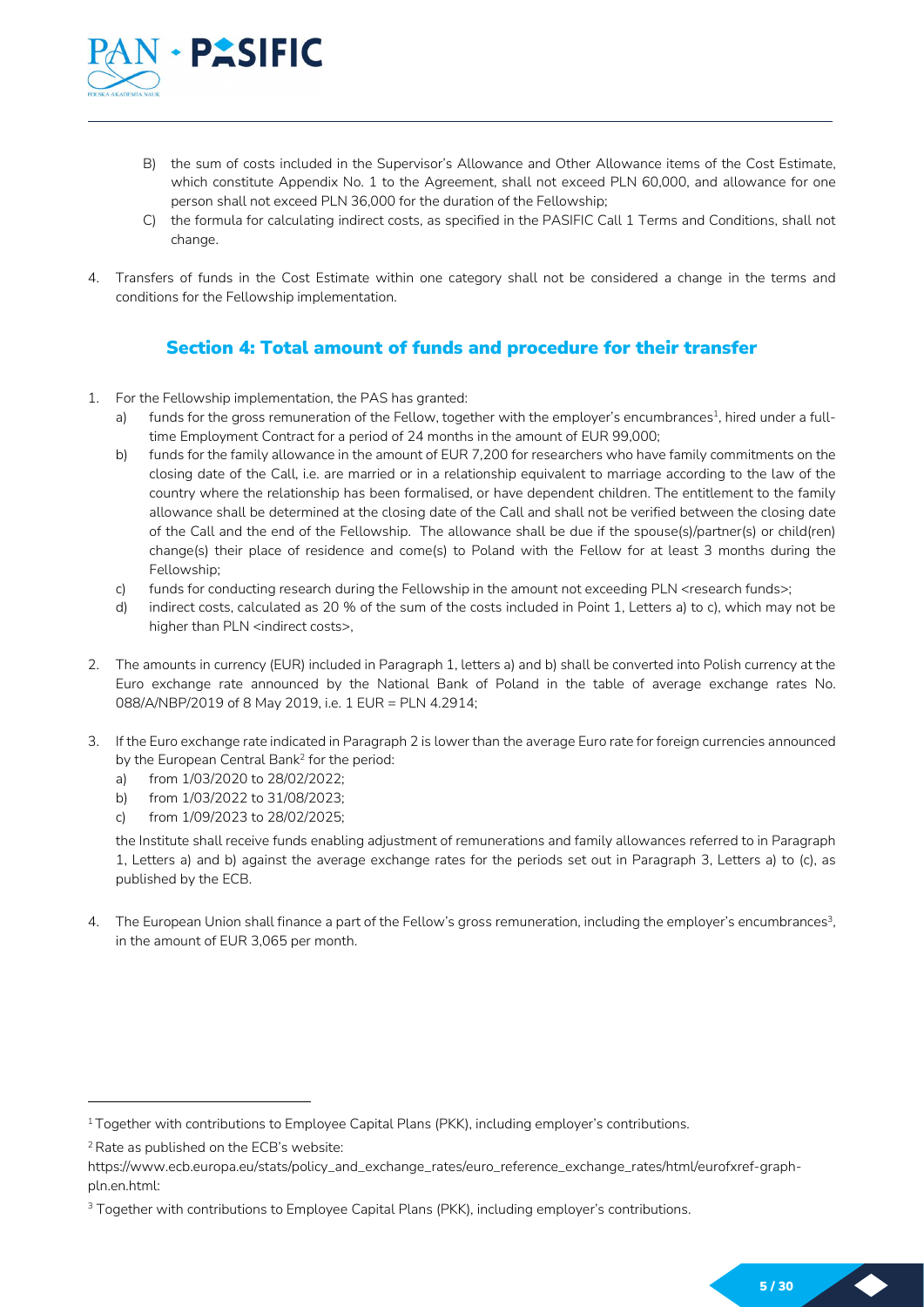

### Section 5: Financial management

- 1. The funds shall be transferred to the Host Institute by PAS in the following manner:
	- a) within 10 working days of the commencement of the Fellowship specified in Section 1, Paragraph 4, in the amount of PLN <instalment> ...., in words <....> zloty
	- b) within 10 working days from the day of transferring to the PAS, the purposeful subsidy for the execution of tasks within the PASIFIC Programme in the year 2022, in the amount of PLN <instalment>...., in words <....> x zloty
	- c) within 10 working days from the day of transferring to the PAS purposeful subsidy for the execution of tasks within the PASIFIC Programme in the year 2023, in the amount of PLN <instalment> ...., in words <...> x zloty
	- d) the remaining funds shall be transferred to the Institute within 10 working days of the final approval of the Final Report;
	- e) in the event of the necessity to disburse the funds specified in Section 4, Paragraph 3, the PAS shall transfer these funds by the end of March 2025.
- 2. The transfer of funds specified in Point 1 shall be conditional upon the Host Institute's transmission of accounting notes for the amounts indicated in Point 1, Letters a) to e) within 14 days from the PAN request for issuing the note via e-mail to the address indicated in Section 11, Paragraph 6.
- 3. The Host Institute shall be obliged to keep separate financial and accounting records for the Fellowship and keep the funds in the bank account indicated below:
	- a) Bank name;
	- b) Name of the account owner;
	- c) Address of the bank account owner;
	- d) Bank account number.
- 4. Disbursement of funds shall be subject to their availability on the PAS account. The Host Institute waives any claims against the PAS if the reasons for non-payment of funds are not attributable to the PAS.
- 5. In the event of non-use or incorrect use of the funds constituting the basis for calculating indirect costs, they shall be reduced proportionally, and the difference shall be reimbursed within 14 days of the end of the Fellowship to the PAS bank account referred to in Section 11, Paragraph 8.
- 6. In the event of any irregularities in the Agreement implementation, the Host Institute shall be obliged to notify the PAS in writing immediately.
- 7. The Host Institute shall be obliged to inform the PAS immediately of any circumstances that affect its obligation to pay remuneration to the Fellow.
- 8. The Host Institute shall be obliged to disburse the funds from the next instalment after all the funds from a previous one have been used.

### Section 6: Fellowship implementation results

- 1. The Host Institute undertakes to implement the Fellowship and cooperate with the Fellow to ensure the achievement of measurable results, as envisaged in the funding Proposal.
- 2. The Fellowship should result in the professional and scientific development of the Fellow as well as the employees of the Host Institute working with them. The Fellowship implementation should also result in scientific publications or other forms of dissemination of the results obtained during the Fellowship implementation.

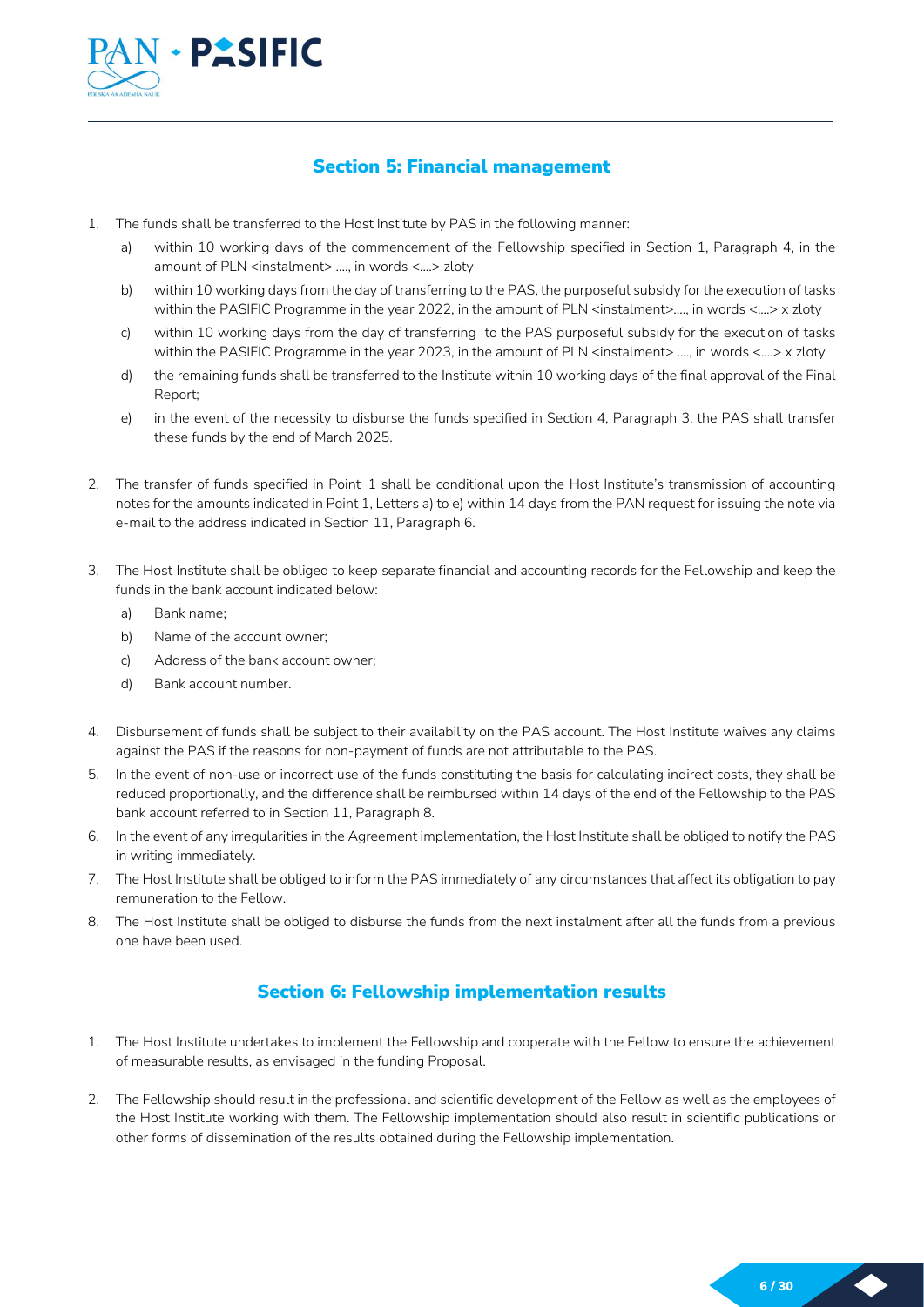

- 3. If the Fellowship results in publications, the Host Institute shall be obliged to provide open, free online access to the full content of all publications resulting from the Fellowship and subject to peer-review according to the principles set out in Section 29.1 and 29.2 of the Grant Agreement No. 847639.
- 4. The Host Institute shall be obliged to place the full name of the PAS in Polish ("Polska Akademia Nauk") or English ("Polish Academy of Sciences"). the correct number of the Fellowship Agreement and the name of the PASIFIC Call in all publications and compilations resulting from the Fellowship implementation, and in information and promotional materials regarding the Fellowship. In addition, it is required that the EU logo and the following information is displayed when disseminating the results and on information and promotional materials concerning the Fellowship (in any form):

Projekt współfinansowany ze środków przeznaczonych na program finansowania badań naukowych i innowacji UE "Horyzont 2020" na podstawie umowy Nr 847639 o dofinansowanie działań "Marie Skłodowska-Curie" oraz ze środków Ministerstwa Edukacji i Nauki, or, respectively, in English if a given form of dissemination of results or information on the Fellowship is addressed to recipients outside Poland as well:

This project has received funding from the European Union's Horizon 2020 research and innovation programme under the Marie Skłodowska-Curie grant agreement No 847639 and from the Ministry of Education and Science. When the EU emblem is used in conjunction with another logo, the EU logo must be prominently displayed.

5. The Host Institute undertakes to display the PAS logo and the full name of the PAS in Polish, "Polska Akademia Nauk," or English, "Polish Academy of Sciences," as well as the correct number of the Fellowship Agreement and the name of the PASIFIC Call on the equipment purchased or manufactured during the Fellowship. In addition, it is required to place the EU logo and the following information on the equipment purchased or manufactured as a part of the Fellowship:

This equipment is part of a project that has received funding from the European Union's Horizon 2020 research and innovation programme under the Marie Skłodowska-Curie grant agreement No 847639 and from the Ministry of Education and Science.

6. During the period until 31 December 2029, the Host Institute undertakes to participate in evaluation studies carried out by the PAS or REA and provide any information related to the Fellowship.

### Section 7: Rights and obligations concerning the knowledge and results obtained

- 1. The research results obtained shall become the property of the Host Institute.
- 2. If a third party were to contribute to the production of the results, the Host Institute shall be obliged to acquire all necessary rights to ensure that it remains the sole owner of the results obtained. Should it prove impossible to obtain such rights for any reason, the Host Institute shall refrain from involving such a person in the production of the results.
- 3. The Host Institute shall be entitled, subject to the principles set out in this Agreement, to transfer ownership rights to its results. It shall be the responsibility of the Host Institute to oblige the new owner to comply with the above rules and accept the obligation that the next owner will also comply with them.
- 4. The Host Institute shall be entitled to grant a licence for its results (or otherwise grant the right to use them) subject to the principles set out in Section 31.5 of the Grant Agreement. Granting a licence must not lead to a breach of the results dissemination obligations or the right of third parties to access the results.
- 5. The Host Institute intending to transfer the ownership of the results or to grant an exclusive licence is required to notify the PAS in advance in writing, indicate the specific results that would be the subject of these activities and indicate the entity to which it intends to transfer the ownership of the results or to grant a licence, along with a description of the planned or potential use of the results.
- 6. The PAS shall be entitled to request from the Host Institute additional information to that specified in Paragraph 5. Such information may also be requested directly by the REA.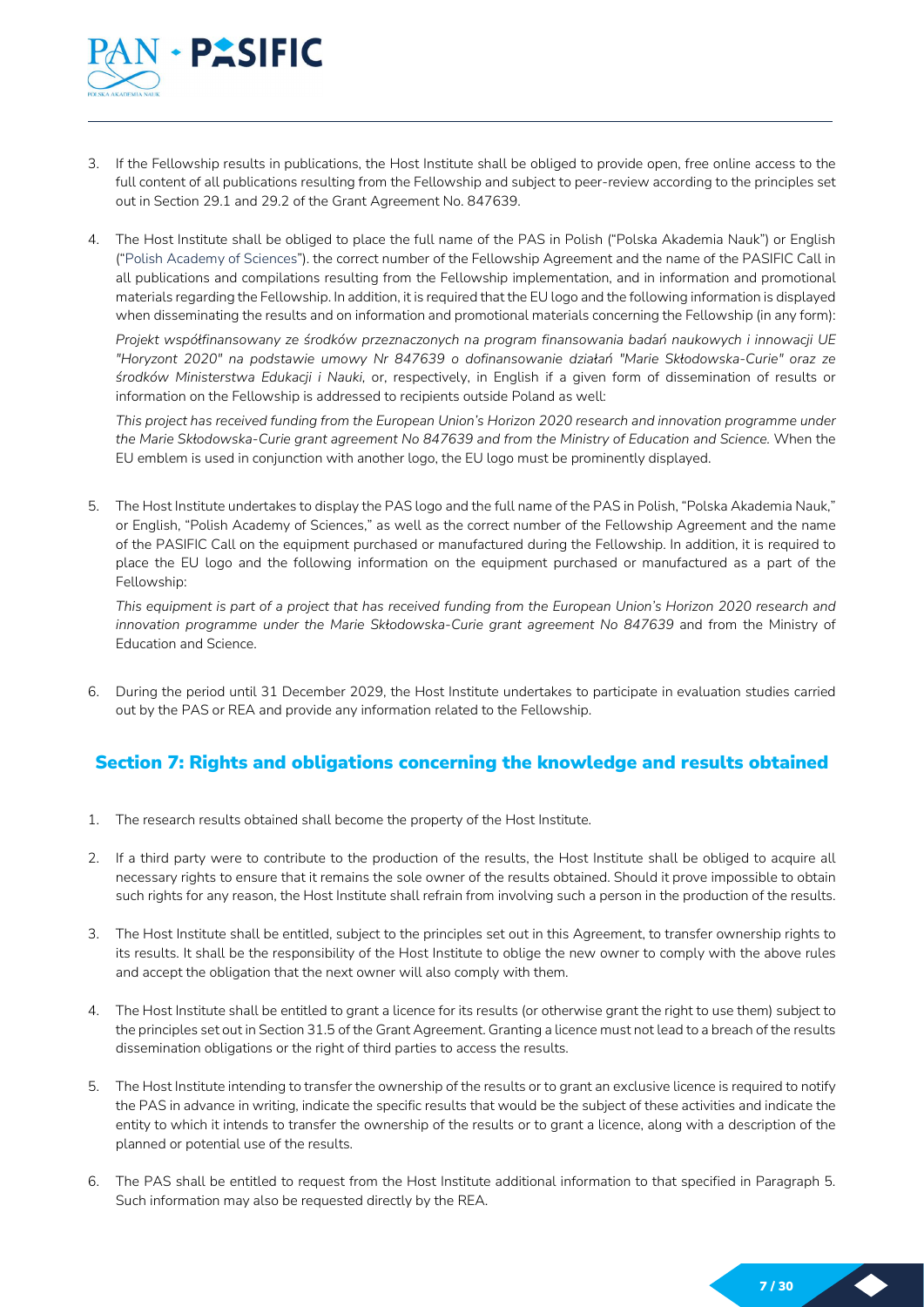

- 7. The Host Institute shall be entitled to transfer the ownership of the research results or grant a licence if the PAS does not object in writing within 70 days from the date of receipt by the PAS of the notification referred to in Paragraph 5 or the information referred to in Paragraph 6. The objection may also be raised directly by the REA within 60 days from the date of notification by the PAS. The PAS shall be obliged to immediately, but no later than within 10 days of receiving the information from the Host Institute, inform the REA of its intention to transfer ownership of the research results or grant a licence. The objection referred to in this Section may not be raised after 31 December 2029.
- 8. The Host Institute shall be obliged to legally protect the research results obtained for an appropriate period of time and in an appropriate geographical area if there is reason to assume that the results may have commercial, business and industrial applications.
- 9. Applications for protection of results (including patent applications) submitted by the Host Institute, its successors, or licensees include the information referred to in Article 27.3 of the Grant Agreement.
- 10. The REA shall be entitled to take over the research results with the consent of the Host Institute until 31 December 2029 in the situations indicated in Article 26.4 and Article 27.2 of the Grant Agreement.

The Host Institute shall be obliged to inform the PAS in writing and without delay of the occurrence of the situations specified in these provisions, which shall then pass this information on to the REA.

- 11. The Host Institute shall be obliged to take measures to ensure that the results are used at least to the extent specified in Article 28.1, Point a) of the Grant Agreement by 31 December 2029.
- 12. The Host Institute shall, unless contrary to its legitimate interests, disseminate the results as soon as possible by disclosing them to the public by appropriate means (other than those resulting from the protection of the results), particularly in scientific publications.
- 13. Whenever the results are disseminated, an obligation arises to indicate that they reflect the author's opinions only and that the REA and PAS are not responsible for any use that may be made of the information contained therein.
- 14. The Host Institute shall be obliged to grant free access to its results to EU institutions, bodies, offices or agencies implementing or monitoring EU policies and programmes. Such access rights are restricted to non-commercial and non-competitive use only. The above shall have no impact on the right to use any materials, documents or information obtained from the beneficiary for communication and promotional purposes.
- 15. The Host Institute or its successors in the title must comply with the provision of Article 28.2 concerning research results that may affect European and international standards.

### Section 8: Manner and procedure for the supervision over Fellowship implementation by the PAS and the competent authorities of the European Union

- 1. The PAS and REA supervise the Fellowship implementation within the scope specified in this Agreement, in particular the manner the funds allocated for its implementation are spent.
- 2. The PAS' supervision of the Fellowship implementation shall include:
	- a) ad hoc supervision, including in particular the assessment of Annual Reports and the Final Report on the Fellowship implementation and the Report on the Compensation Payment;
	- b) inspection at the premises of the Host Institute the PAS appointed inspection team;
	- c) PAS' right to withhold the Fellowship funding until the concerns identified by the PAS are clarified in writing;
	- d) PAS' right to discontinue the Fellowship funding and terminate the Agreement with immediate effect in the cases provided for herein.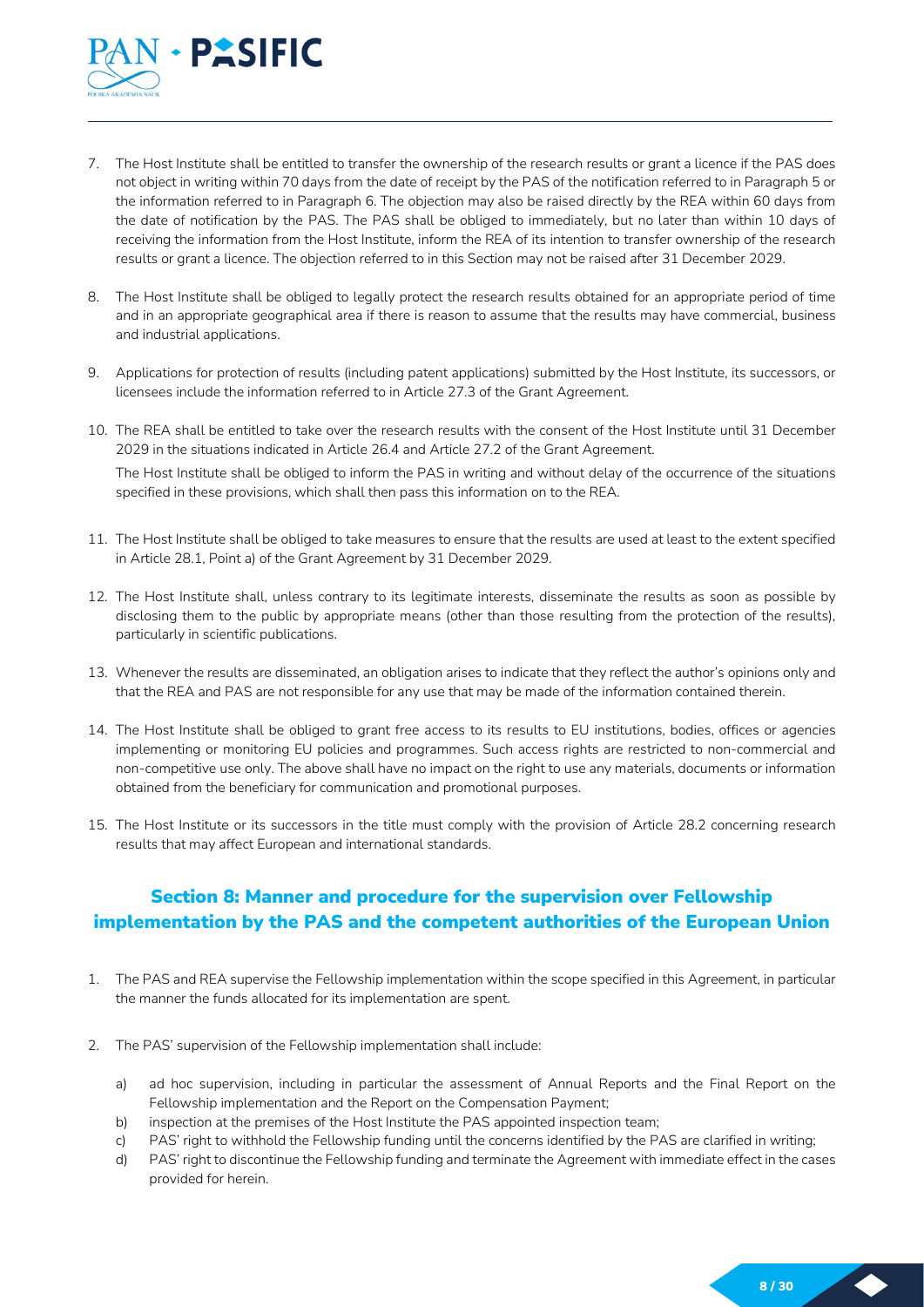

- 3. The Host Institute shall be obliged to immediately notify the PAS in the event of any irregularities in the Agreement's implementation or a dispute between the Host Institute and the Fellow, threatening the proper Fellowship implementation.
- 4. At the request of the PAS or REA, the Host Institute undertakes to provide the requested information or documentation, including source documentation on the status of the Fellowship implementation status and reimbursement of the awarded funds. Based on the analysis of the above documentation, the PAS shall be entitled to demand the reimbursement of funds misspent in accordance with the principles referred to in Section 9, Paragraphs 8 and 9.
- 5. The PAS may withhold the Fellowship funding until the doubts are resolved in the event of:
	- a) dispute referred to in Section 3;
	- b) failure to submit the annual report on time, or submission of an incomplete or incorrect report;
	- c) expenditure of funds contrary to the Agreement.
- 6. During the period of suspension of funding (from the moment of the Host Institute with a written note until the moment of providing the written notice of funding reinstatement), the Fellowship implementation shall be suspended. The Host Institute may not incur new liabilities during this period but only settle previously incurred liabilities, particularly those arising from the labour legislation (remunerations). Other costs incurred by the Host Institute during this period shall not be considered eligible unless funding is reinstated.
- 7. The PAS may discontinue the Fellowship funding in the event of:
	- a) persistence of the dispute referred to in Section 3 for more than 6 months after the funding suspension;
	- b) failure to submit, submission of incomplete or incorrect ones, despite the lapse of 30 days from the written request to correct, complete, or clarify the reports indicated in Section 9 Paragraph 1;
	- c) rejection of reports indicated in Section 9 Paragraph 1 in the process of merit-based evaluation;
	- d) expenditure of funds to a significant extent, contrary to the Agreement;
	- e) failure to submit to audit measures;
	- f) Fellowship implementation in a manner that is in flagrant breach of the provisions of this Agreement, as stated in the post-audit presentation.
- 8. The PAS may terminate the Agreement in writing with immediate effect in the cases referred to in Section 7 and in the event that the Host Institute ascertains that the Fellow does not fulfil the formal requirements for participation in the PASIFIC Call 1 during the verification of the documents referred to in Section 2, Paragraph 1, Letter b), Point 2 and 3.
- 9. The termination of the Agreement with the immediate effect shall oblige the Host Institute to return to the PAS bank account all the funds together with statutory interest calculated from the date of transferring the funds to the Host Institute to the date of their return, within 14 days from the date of delivery of information about the Agreement termination to the Parties; however the unused remuneration funds referred to in Section 4, Paragraph 4 shall be transferred to the bank account indicated in Section 11, Paragraph 9, and the remaining funds shall be transferred to the account indicated in Section 11, Paragraph 8. After the expiry of the aforementioned deadline, the PAS shall charge statutory interest for the delay.
- 10. Any interest due to the PAS should be paid to the PAS bank account No.:78 1130 1017 0020 1462 9420 0062.
- 11. In the event of termination of the Agreement with immediate effect, the PAS may charge a contractual penalty in the amount of 10% of the allocated funds indicated in Section 4, Paragraph 1, which does not exclude the possibility to demand compensation exceeding the amount of the penalty on general principles.
- 12. The PAS shall also have the right to terminate the Agreement with immediate effect if, due to any organisational and legal changes at the Host Institute, the execution of the Agreement would be jeopardised.
- 13. The Host Institute shall be obliged to immediately inform the PAS about the occurrence of circumstances specified in Paragraph 12.

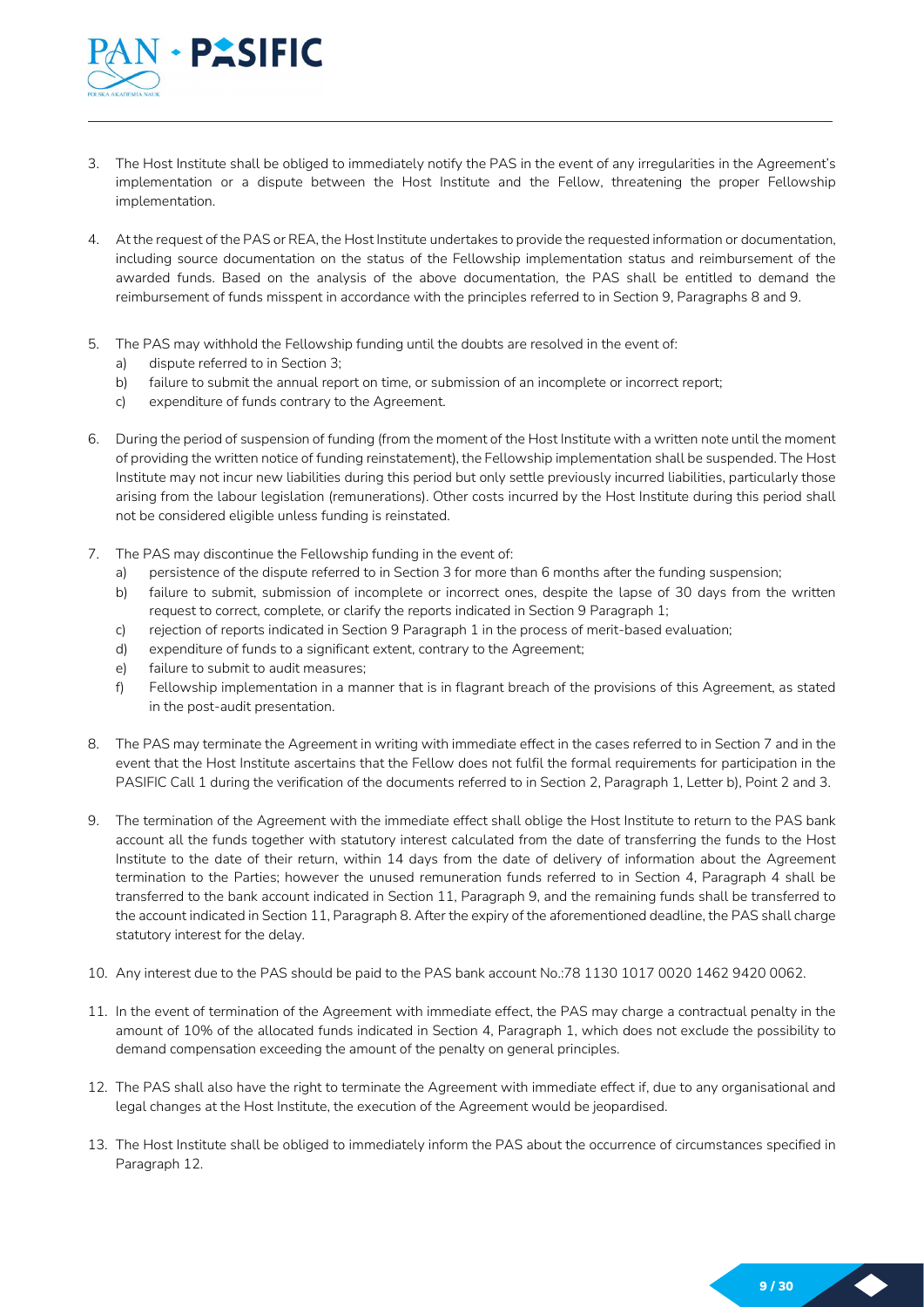

- 14. The Agreement may be terminated by mutual agreement of the Parties only at the written request of the Host Institute, with the consent of the Fellow expressed in a statement constituting an appendix to the request submitted to the PAS during the Fellowship, and only in the event of the occurrence of circumstances for beyond the Parties control that make the performance of the Agreement impossible. The aforementioned request should be prepared in Polish and English.
- 15. The termination of the Agreement by mutual agreement of the Parties is conditional upon:
	- a) reimbursement of the total funds the PAS bank account, or,
	- b) in the event of submission of a request for recognition of the costs incurred in the Fellowship implementation to the PAS, reimbursement to the PAS bank account of the unused funds and submission of the Final Report within the deadline indicated by the PAS.
- 16. The PAS shall be entitled, directly or through duly authorised third parties, to perform inspections, reviews, and audits at the Host Institute until 31 December 2029. Information on planned inspections, reviews and audits shall be provided by the PAS in writing. The Host Institute shall be obliged to submit, within the requested timeframe, all information (including complete accounting books, payroll records of specific persons or other personal data) for the purpose of verifying compliance with the provisions of this Agreement. For the purpose of on-site inspections, reviews, and audits, the Host Institute shall be obliged to ensure the availability of the requested information and access to its facilities and premises, including to external persons or entities whose identity shall be communicated. The information provided must be correct, accurate and complete, and submitted in the format requested, including electronic format. Any reports resulting from the above shall be submitted to the PAS, which shall be entitled to take further steps against the Parties to this Agreement as referred to in Paragraphs 3 to 14.
- 17. The Host Institute shall be obliged to retain, until 31 December 2029, the documentation related to the Fellowship implementation, including all accounting records.
- 18. The REA and the European Commission shall be entitled, directly or through duly authorised third parties, to carry out inspections, reviews and audits at the Host Institute until 31 December 2029. In such an event, the PAS shall be obliged to inform the Host Institute and the Fellow of the aforementioned planned activities immediately after receiving such information from the above-mentioned EU bodies. The Host Institute shall be obliged to submit, within the requested timeframe, all information (including complete accounting books, payroll records of specific persons or other personal data) for the purpose of verifying compliance with the provisions of this Agreement. For the purpose of onsite inspections, reviews, and audits, the Host Institute shall be obliged to ensure the availability of the requested information and access to its facilities and premises, including to external persons or entities whose identity shall be communicated. The information provided must be correct, accurate and complete, and submitted in the format requested, including electronic format. Any reports resulting from the above shall be submitted to the PAS, which shall be entitled to take further steps against the Parties to this Agreement as referred to in Paragraphs 3 to 14.
- 19. In accordance with Regulation (EU, Euratom) No 883/2013 of the European Parliament and the Council and Council Regulation (EU, Euratom) No 2185/96 (and in accordance with its provisions and procedures), the European Anti-Fraud Office (OLAF) shall be entitled at any time during and after the Fellowship to carry out investigations, including on-site controls and inspections to establish whether there has been a case of fraud, corruption or any other illegal activity affecting the financial interests of the EU.
- 20. Pursuant to Article 287 of the Treaty on the Functioning of the European Union (TFEU) and Article 161 of the Financial Regulation (EU, Euratom) No. 966/2012 of the European Parliament and the Council, the European Court of Auditors (ECA) shall be entitled at any time during and after the Fellowship to carry out audits. The ECA shall have the right of access to carry out controls and audits.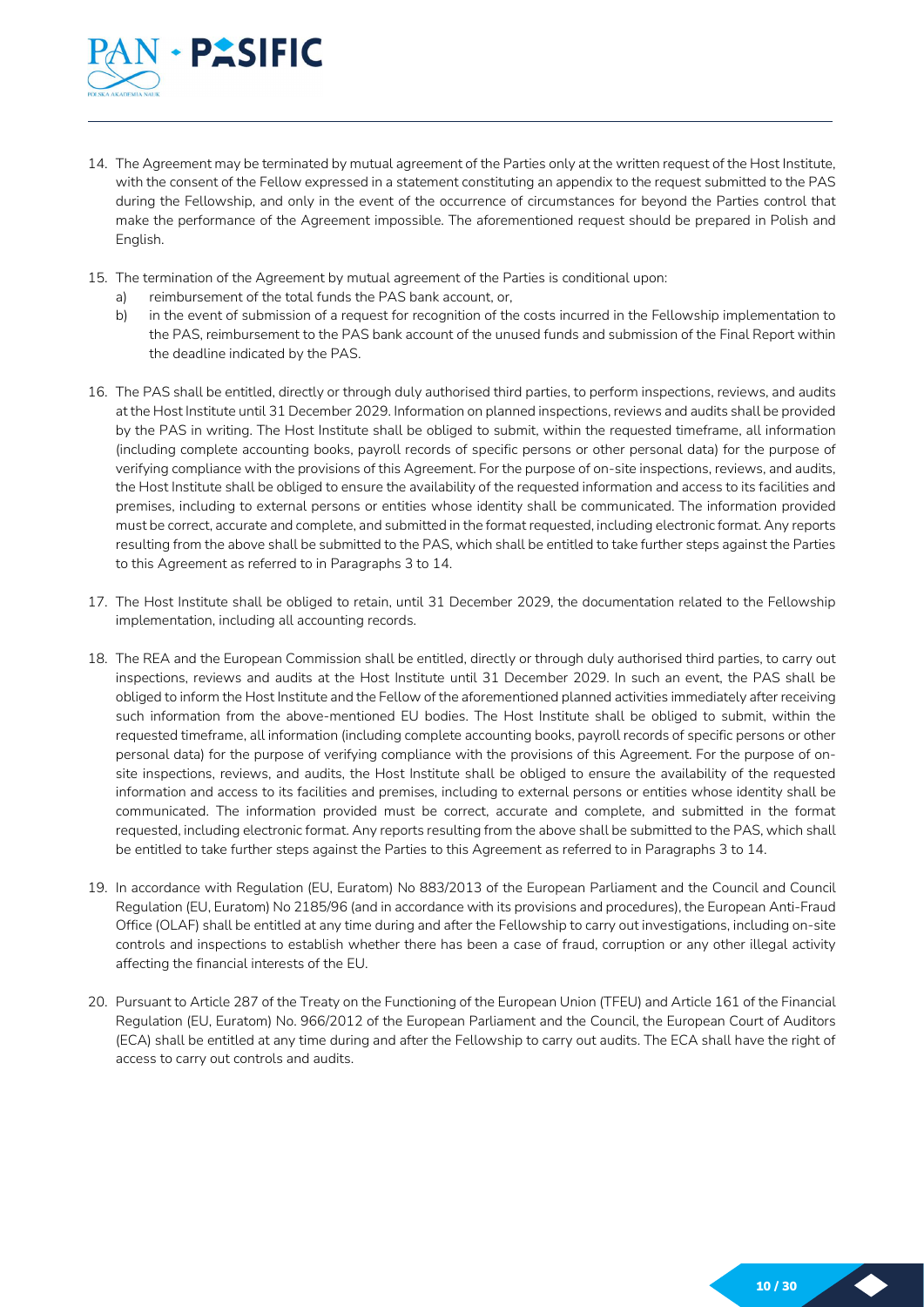

### Section 9: The manner and scope of the final merit-based evaluation and the method of the Fellowship financial settlement

- 1. The Host Institute shall prepare and submit to the PAS electronically:
	- a) through the SEA System at https://sea.pan.pl/, two Annual Merit-based Reports on the project implementation including the data indicated in Appendix No. 3 to the Agreement, within 60 days from the end of the first and second year of the Fellowship respectively, hereinafter referred to as "Annual Reports";
	- b) through the SEA System at https://sea.pan.pl/, the Final Report on the Fellowship implementation, within 60 days from the end of the Fellowship, including the data specified in Appendix No. 4 to the Agreement, hereinafter referred to as "the Final Report"
	- c) to pasific@pan.pl, the Report on the Compensation Payment, indicated in Section 4, Paragraph 3 by 30 April 2025, covering the scope of data set out in Appendix No. 5 to the Agreement, hereinafter referred to as "the Compensation Report".
- 2. The PAS shall evaluate the reports referred to in Paragraph 1 within 60 days from the date of submission referred to in Paragraph 1, with the proviso that the time counted from the moment of transmitting the request for correction, supplementation, and additional clarification of the report shall not be included in this period.
- 3. In the course of the evaluation of the reports indicated in Paragraph 1, the PAS may request correction, supplementation or clarification from the Host Institute. The Host Institute shall be obliged to submit corrections, supplementations or clarifications within 30 days from the date of the request. The request shall be sent electronically to the address indicated in the Agreement and/or via the SEA system at https://sea.pan.pl/.
- 4. Failure to submit the reports indicated in Paragraph 1 within the deadline, submission of incorrect or incomplete reports or failure to submit corrections, clarifications or supplements to the report despite the lapse of 30 days from the request for revisions, supplements or clarifications, shall constitute grounds for the PAS to terminate the Agreement with immediate effect. In such a situation, the funds transferred to the Host Institute shall be reimbursed to the PAS bank account within 14 days from the date of the request for their reimbursement, together with the statutory interest calculated for the period from the date of transferring the funds to the Host Institute to the date of their reimbursement together with the indication of the instalment, in which they were transferred, whereas the unused allowance funds referred to in Section 4, Paragraph 4 shall be transferred to the bank account indicated in Section 11, Paragraph 9, and the remaining funds shall be transferred to the account indicated in Section 11, Paragraph 8.
- 5. The Annual Reports shall include only a merit-based report on completing the tasks planned during the Fellowship. The assessment of Annual Reports shall be based on the criterion of compliance with the scope of the tasks performed with the Agreement.
- 6. The Final Report includes a merit-based part on completing the tasks planned during the Fellowship and the financial part. The financial part of the Report shall consist of, i.e., a breakdown of the costs planned and incurred from the beginning to the end of the Fellowship, which is a financial report on the Fellowship implementation. The evaluation of the Progress Report carried out by the PAS shall concern in particular:
	- a) compliance with the scope of the tasks performed within the Agreement;
	- b) correctness of disbursement of funds for the Fellowship implementation, including the use of the funds as intended;
	- c) justifiability of the costs incurred in relation to the tasks completed;
	- d) correctness of the allocation of the costs incurred to the relevant types of costs indicated in Appendix No. 4 of the Terms and Conditions of the PASIFIC Call 1.
- 7. The Compensation Report concerns the transfer of the Fellow's allowance adjustment at the rate indicated in Section 4, Paragraph 3. The assessment of the Compensation Report shall be carried out in particular on the basis of the following criteria:
	- a) correctness of the disbursement of funds for the Fellowship implementation, including the use of funds as intended;
	- b) justifiability of the costs incurred in relation to the tasks completed;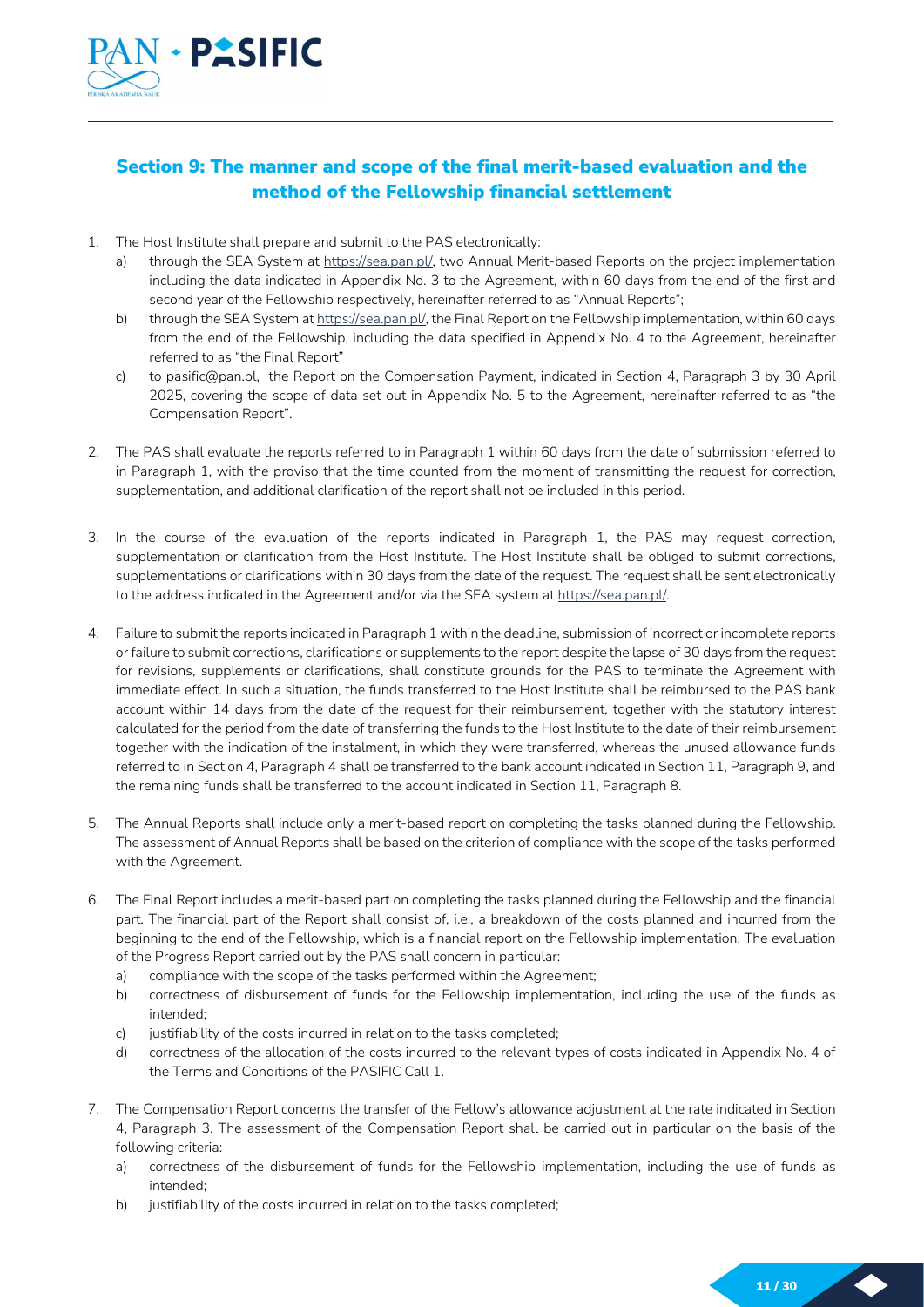

correctness of the allocation of the expenses incurred to the relevant types of costs indicated in Appendix No. 4 of the Terms and Conditions of the PASIFIC Call 1

- 8. As a result of the merit-based evaluation of the Annual Reports, the Progress Report and the Compensation Report conducted by the PAS, the Fellowship implementation can be assessed as:
	- a) performed in accordance with the Agreement provisions.
	- b) performed in accordance with the Agreement provisions with identified irregularities.
	- c) not performed in accordance with the Agreement provisions.
- 9. In the event the merit-based evaluation indicated:
	- a) in Paragraph 8, Letter a), the PAS shall accept the Annual Report or the Final Report or Compensation Report;
	- b) in Paragraph 8, Letter b), the PAS shall accept the Annual Report or the Progress Report or the Compensation Report and shall provide the Host Institute with written information about irregularities in the Fellowship implementation and, if irregularities in the disbursement of financial resources have been identified about these irregularities, together with a request to return a part of the financial resources;
	- c) in Paragraph 8, Letter c), the PAS shall reject the Annual Report or the Final Report and may terminate the Agreement with immediate effect.
- 10. The PAS shall settle the Fellowship Agreement, the Final Report of which has received the merit-based evaluation indicated in Paragraph 8, letters a) or b):
	- a) with regard to the funds indicated in Section 4, Paragraph 1, letters a) to d) as a result of the acceptance of the Final Report;
	- b) with regard to the funds indicated in Section 4, Paragraph 3, the final settlement shall occur due to the acceptance of the Compensation Report.
- 11. As a result of the settlement, the Agreement can be deemed:
	- a) executed;
	- b) executed with identifies irregularities with partial reimbursement of funds;
	- c) non-executed with reimbursement of all funds.
- 12. The Host Institute is obliged to return the unused funds provided for the Fellowship implementation within 14 days of the end of the Fellowship, together with the indication of the instalment from which the funds were transferred, whereas the unused allowance funds referred to in Section 4, Paragraph 4 shall be transferred to the bank account indicated in Section 11, Paragraph 9, and the remaining funds shall be transferred to the account indicated in Section 11, Paragraph 8. Any unused funds reimbursed after this deadline are subject to the statutory interest for delay, starting from the day following the deadline for their reimbursement.
- 13. Incorrectly used funds are to be reimbursed within 14 days from the date of the request for their reimbursement, together with the statutory interest calculated for the period from the date of transferring the funds to the Host Institute to the date of their reimbursement to the bank account, together with the indication of the instalment in which they were transferred, whereas the unused allowance funds referred to in Section 4, Paragraph 4 shall be transferred to the bank account indicated in Section 11, Paragraph 9, and the remaining funds shall be transferred to the bank account indicated in Section 11, Paragraph 8. This provision shall also apply to the reimbursement of funds due to irregularities in their disbursement ascertained in the course of controls, audits, reviews and ad hoc supervision. After the expiry of the aforementioned deadline, the PAS shall charge statutory interest for delay.
- 14. In the event of full or partial non-performance of the Agreement or its inadequate performance due to circumstances for which the Host Institute or the Fellow is responsible, the PAS may charge a contractual penalty in the amount of 10% of the allocated funds indicated in Section 4, Paragraph 1 of the Agreement.
- 15. Should the competent control bodies, including the capable EU bodies, on the basis of different regulations, state that the Progress Report has been prepared incorrectly or is unreliable, the PAS may order a repeated procedure for settling the Agreement. The irregularities found in the course of the repeated procedure shall entitle the PAS to demand from the Host Institute the payment to the PAS bank account of the funds misused together with interest referred to in Paragraph 8, whereby unused allowance funds referred to in Section 4, Paragraph 4 shall be transferred to the bank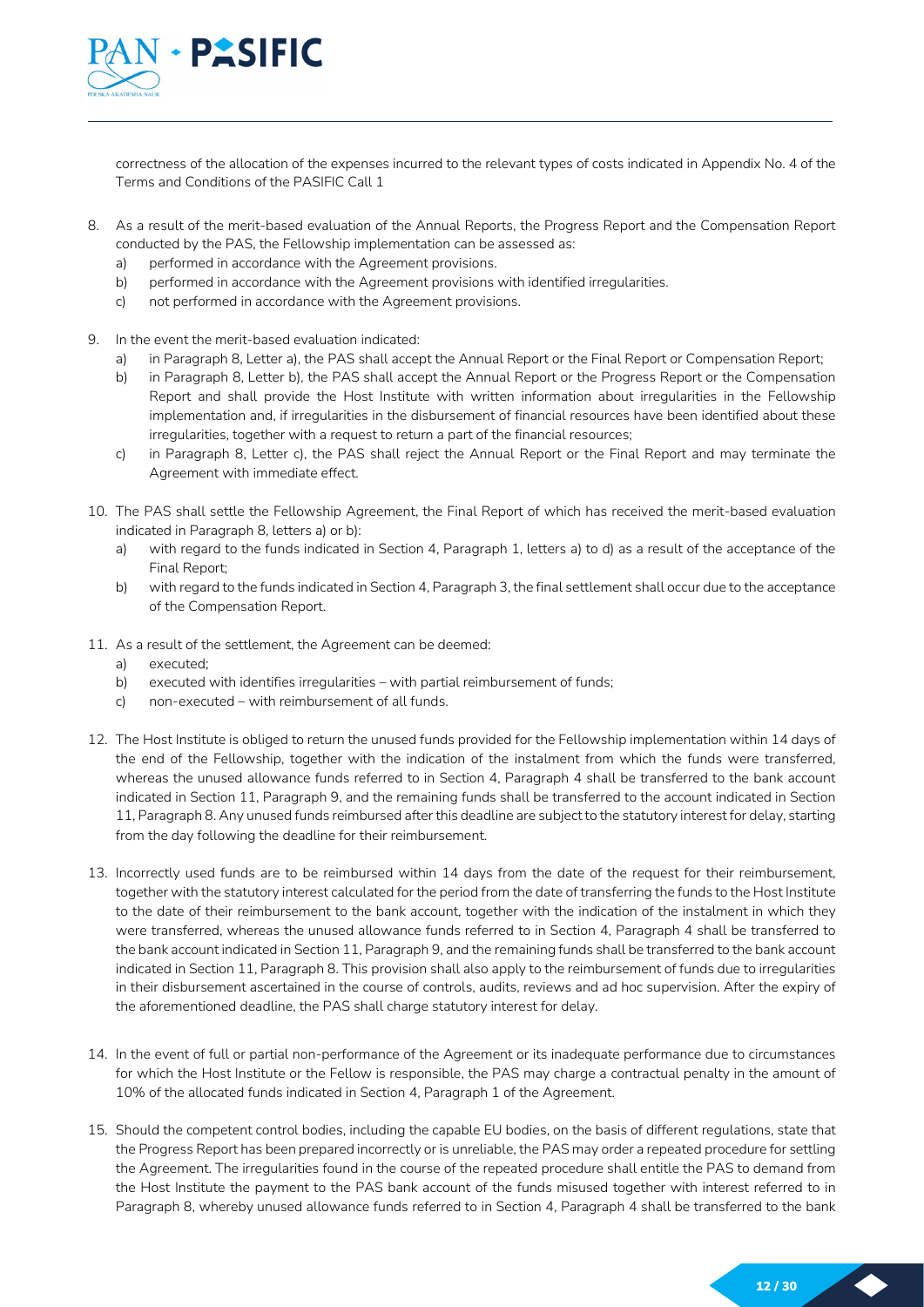

account indicated in Section 11, Paragraph 9. The remaining funds shall be transferred to the bank account indicated in Section 11, Paragraph 8.

- 16. The cost eligibility rules are set out in Appendix No. 4 of the PASIFIC Call 1 Terms and Conditions.
- 17. The Host Institute shall report the costs actually incurred in the Fellowship implementation Final Report and Compensation Report.
- 18. Completing the research tasks envisaged and obtaining negative results shall not constitute a circumstance justifying recognition of the Agreement as not executed.

### Section 10: Processing of personal data by the REA and the European Commission

- 1. The conclusion of this Agreement shall be tantamount to the Parties' consent to the processing of personal data by the REA and the European Commission in accordance with the principles set out in this Section.
- 2. The REA or the European Commission shall be entitled to process personal data of persons related to the Fellowship implementation in accordance with Article 39.1 of the Grant Agreement. The Host Institute shall be obliged to fulfil the obligation towards its staff referred to in Article 39.2 of the Grant Agreement. The data shall be processed by the REA or the Commission to implement, manage, and monitor or protect the financial interests of the EU, supervise, control, and evaluate the implementation and accounting of the Fellowship implementation and reporting.
- 3. Individuals whose personal data is processed shall have the right to access and rectify it. To do so, they must send an appropriate processing request to the relevant personal Data Controller, i.e. the National Science Centre.
- 4. Such individuals shall also have the right to lodge a complaint at any time with the President of the Personal Data Protection Office and the European Data Protection Supervisor (EDPS).

### Section 11: Final provisions

- 1. The rights and obligations of the Parties and the claims against the PAS arising from this Agreement cannot be transferred to third parties without the consent of the PAS.
- 2. Any disputes arising in the course of implementation of the Agreement shall be settled by an ordinary court of law competent for the seat of PAS.
- 3. The Host Institute shall be obliged to immediately notify the PAS in writing of any changes of essential data included in the Agreement, e.g. the change of the name of the Host Institute, its address, REGON and NIP numbers, as well as change of the bank account number of the Host Institute, under pain that any actions performed by the PAS using outdated data shall be effective against the Host Institute.
- 4. Appendices to this Agreement constitute its integral part.
- 5. Any amendment to the Agreement must be made in writing by means of an annex, otherwise being null and void, unless the provisions of this agreement stipulate otherwise.
- 6. The persons authorised to represent the PAS in all activities related to the implementation of this Agreement, including supervision of the Agreement, coordination of the work related to its implementation, and ongoing contacts are: a) - for the PAS:

Mr./Ms. <name>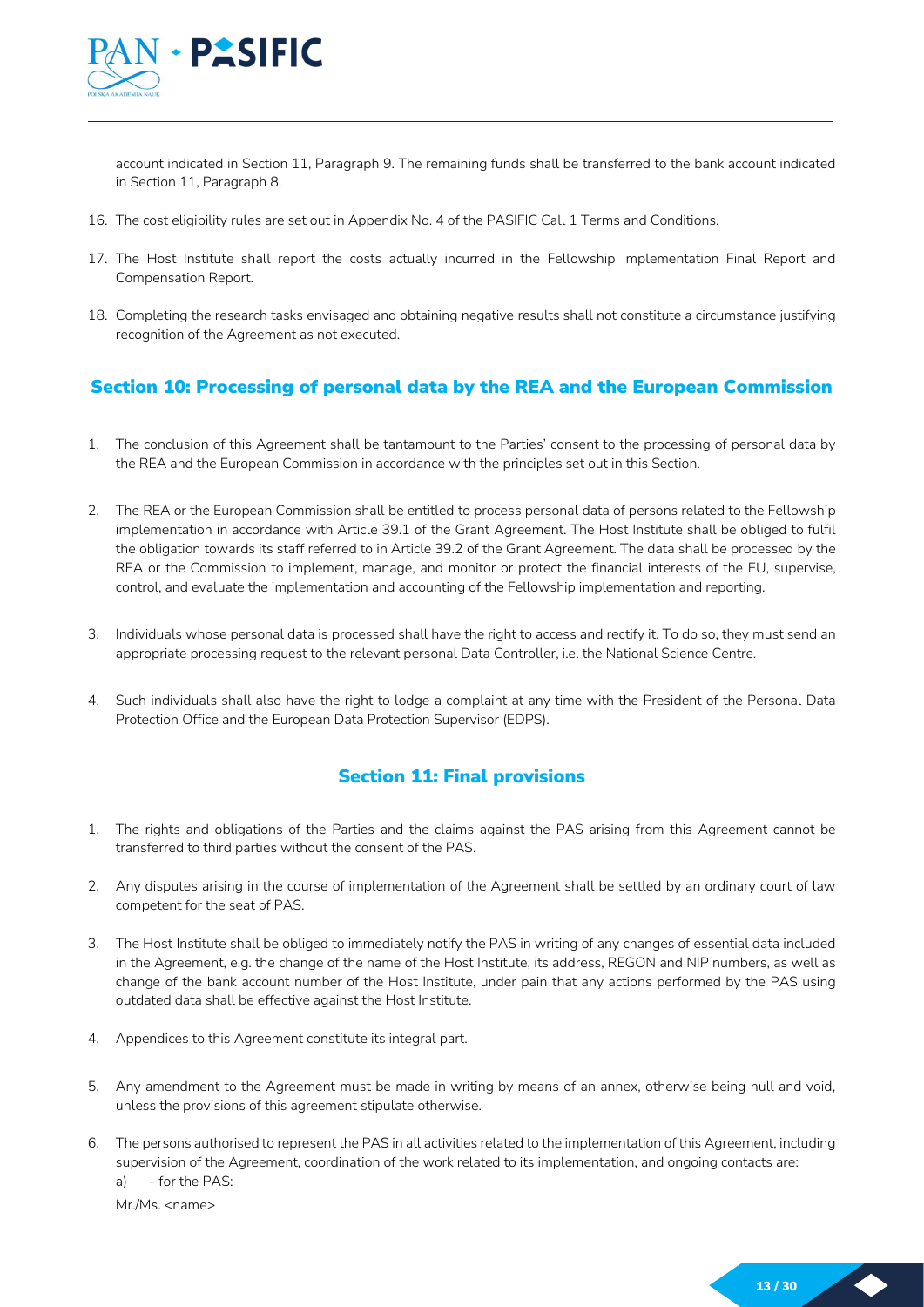

<postal code> <place> <street> <phone number> <email> - for the Host Institute: Mr./Ms. <name> <postal code> <place> <street> <phone number> <email>

- b) a change in persons responsible for the Agreement implementation referred to in this Section or in their contact details shall be effected by notifying the other Party in writing or electronically, otherwise the change being null and void.
- 7. This Agreement has been drawn up in four identical copies, two of which are received by the PAS and two by the Host Institute.
- 8. The details of the PAS bank account to which reimbursements of funds from domestic sources should be made are as follows:
	- a) Bank name: BGK
	- b) Account No. 34 1130 1017 0020 1462 9420 0175
	- c) Account Holder: The PAS Presidium
- 9. The details of the PAS bank account to which reimbursements of funds indicated in Section 4, Paragraph 4 are to be made is:
	- a) Bank name: BGK
	- b) Account No. 01 1130 1017 0020 1462 9420 0169
	- c) Account Holder: The PAS Presidium
- 10. Whenever the Agreement refers to "working days", it shall be understood as days from Monday to Friday, excluding public holidays as defined in Article 1(1) of the Act of 18 January 1951 on public holidays (Journal of Laws of 2020, item 1920) and days recognised as holidays at the PAS.

| The Polish Academy of Sciences                                   | The Host Institute                                                              |
|------------------------------------------------------------------|---------------------------------------------------------------------------------|
|                                                                  |                                                                                 |
| (podpis i pieczęć służbowa osoby<br>reprezentującej PAN)         | (podpis i pieczęć służbowa osoby<br>reprezentującej Instytut Goszczący)         |
| (signature and official stamp of the person representing<br>PAS) | (signature and official stamp of the person representing<br>the Host Institute) |

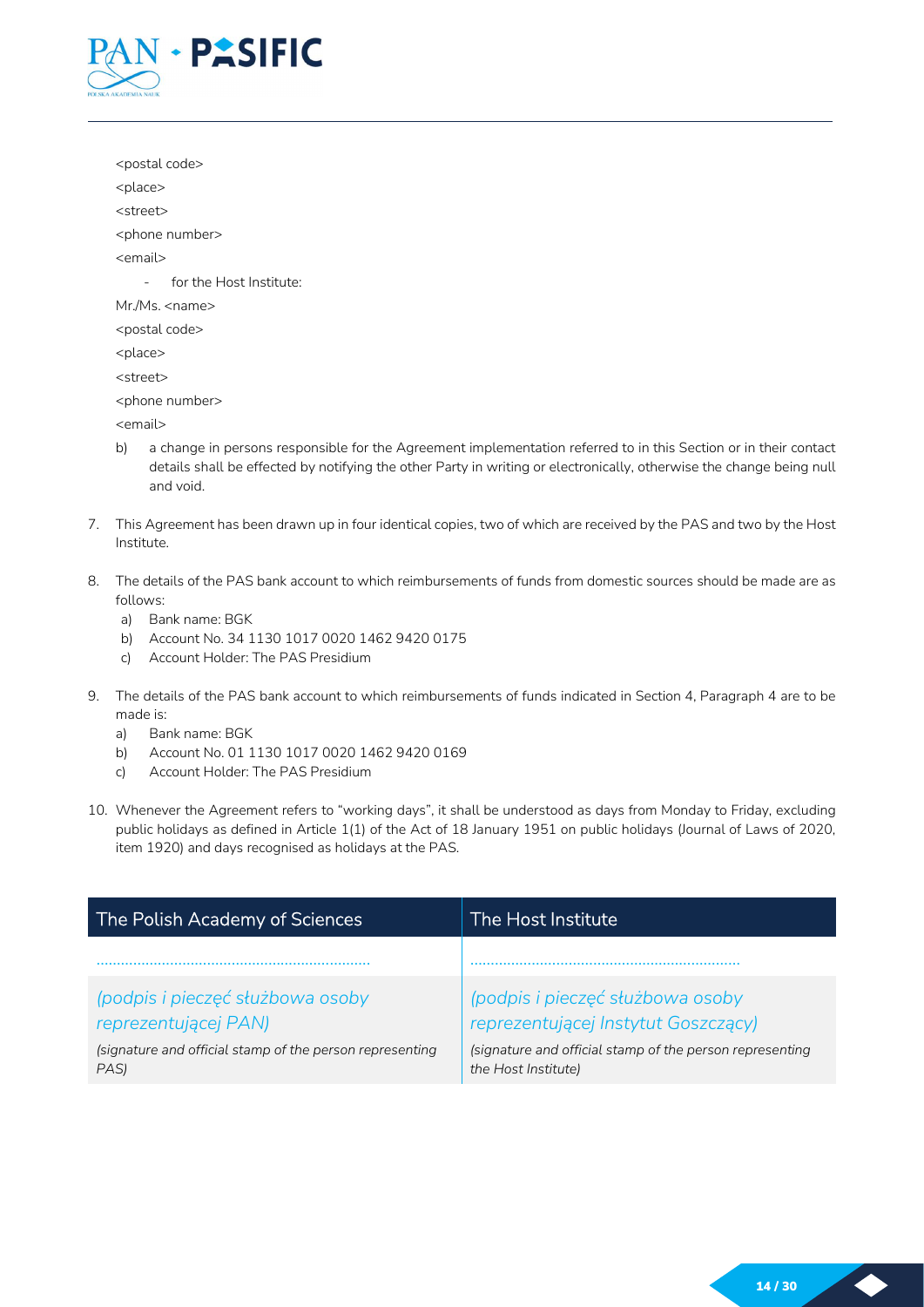

### Appendices to the Agreement:

- 1. Fellowship Cost Estimate
- 2. Fellowship Description
- 3. Scope of data for the Annual Report
- 4. Scope of data for the Final Report
- 5. Scope of data for the Report on Compensation Payment
- 6. Declaration of entitlement to the family allowance
- 7. Ethics Self-Assessment
- 8. Personal Data Processing Entrustment Agreement

 $\blacklozenge$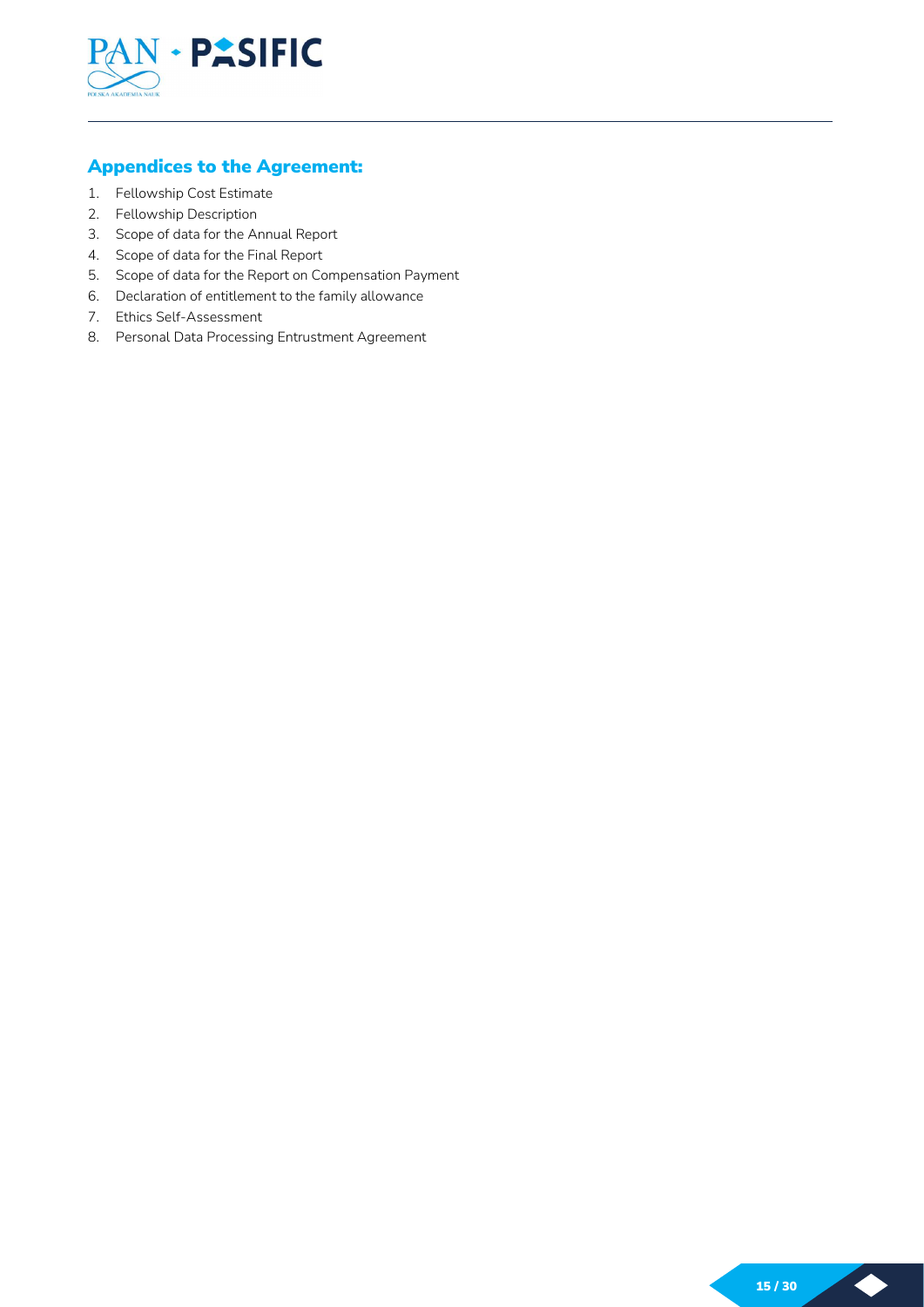

# Appendix No. 1 1) Fellowship Cost Estimate

| Rodzaj kosztów/ Type of costs                                                              | <b>EUR</b> | <b>PLN</b> |
|--------------------------------------------------------------------------------------------|------------|------------|
| 1. Wynagrodzenie Stypendysty/Fellow's remuneration*                                        | 99 000.00  | 424 848.60 |
| 2. Dodatek Rodzinny/Fellow's family allowance*                                             | 7 200,00   | 30 898,08  |
| 3. Wynagrodzenie Opiekuna/Supervisor's remuneration                                        |            | 10 000,00  |
| 4. Pozostałe wynagrodzenia / Other personnel costs                                         |            | 1 000,00   |
| 5. Aparatura naukowo-badawczej, urządzenia i oprogramowanie/Equipment                      |            | 10 000,00  |
| 6. Zakup materiałów/Consumables                                                            |            | 20 000,00  |
| 7. Koszty podróży Stypendysty /Travel costs                                                |            | 1 000,00   |
| 8. Koszt publikacji/Publications (including Open Access fees)                              |            | 1 000,00   |
| 9. Koszty warsztatów i konferencji/Dissemination activities (workshop,<br>conference fees) |            | 2 000,00   |
| 10. Pozostałe koszty / Other                                                               |            | 10 000,00  |
| 11. Łącznie koszty bezpośrednie/Total direct costs (1-10)                                  |            | 510746,68  |
| 12. Koszty pośrednie / Indirect costs (20% of direct costs)**                              |            | 102 149,34 |
| 13. Koszty całkowite/Total estimated eligible costs                                        |            | 612896,02  |

\* The exchange rate indicated in Section 4, Paragraph 2 of the Agreement shall be used to calculate the Fellow's remuneration.

\*\* In accordance with the provisions in Point 8.2 of the PASIFIC Call 1 Terms and Conditions, to calculate indirect costs, the costs included in items 1 and 2 shall be converted into Polish currency according to the Euro exchange rate announced by the National Bank of Poland in the average exchange rate table No. 088/A/NBP/2019 of 8 May 2019, i.e. EUR 1 = PLN 4.2914.

### 2) Fellow's remuneration

| Fellow's remuneration                                                                            |      |            |  |
|--------------------------------------------------------------------------------------------------|------|------------|--|
| The Fellow's gross monthly remuneration costs, including employer's encumbrances,<br>amounts to: |      | <b>EUR</b> |  |
|                                                                                                  |      |            |  |
| from European funds                                                                              | 3065 | EUR        |  |
| from national funds                                                                              | 1060 | <b>EUR</b> |  |

 $\blacklozenge$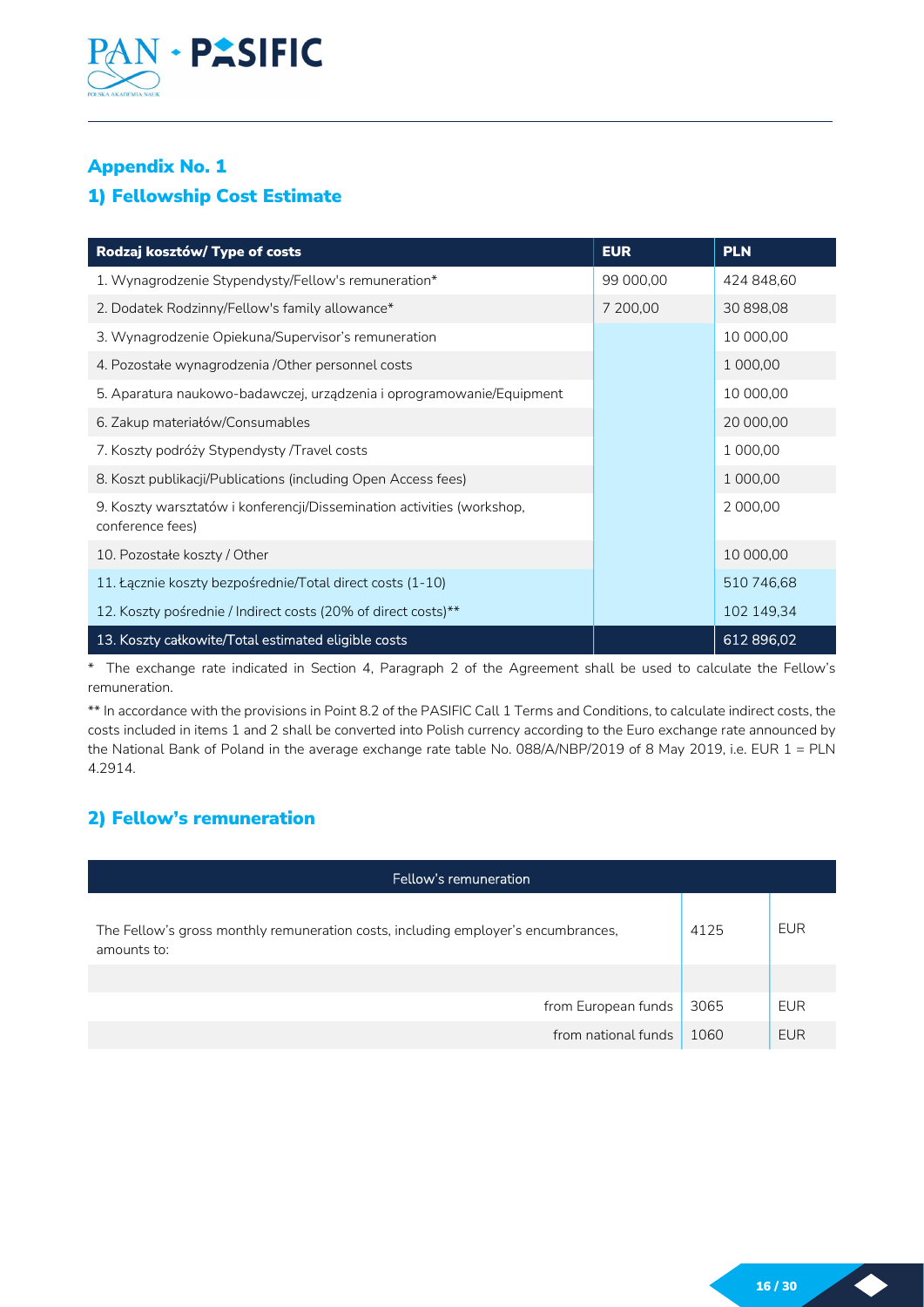

# Appendix No. 2 Fellowship Description

Part B1 and B2 of the Proposal submitted to the SEA System with amendments to the scope necessary to implement the recommendations arising from the extended joint ethical evaluation of the Proposal.

### Appendix No. 3

### Scope of data for the Annual Report

- A. Form in the SEA system including the following data
	- 1. Information on the Fellow
	- name
	- surname
	- e-mail
	- phone
		- 2. Agreement information
	- proposal title
	- acronym
	- maximum funding for the Fellowship implementation
	- agreement number
	- agreement signing date
	- fellowship starting date
	- host Institute's name
	- NIP
	- place
	- street
	- number
	- postal code
	- post office
	- 3. Information about the Supervisor
	- name
	- surname
	- e-mail
	- phone
	- 4. Information about the Supporting Supervisor
	- name
	- surname
	- e-mail
	- phone
		- 5. Breaks in the Fellow's remuneration payment (unpaid leave, maternity leave)
	- start of the break
	- end of the break
	- nature of the break
	- comments
		- 6. List of publications
	- title
	- journal
	- DOI
	- link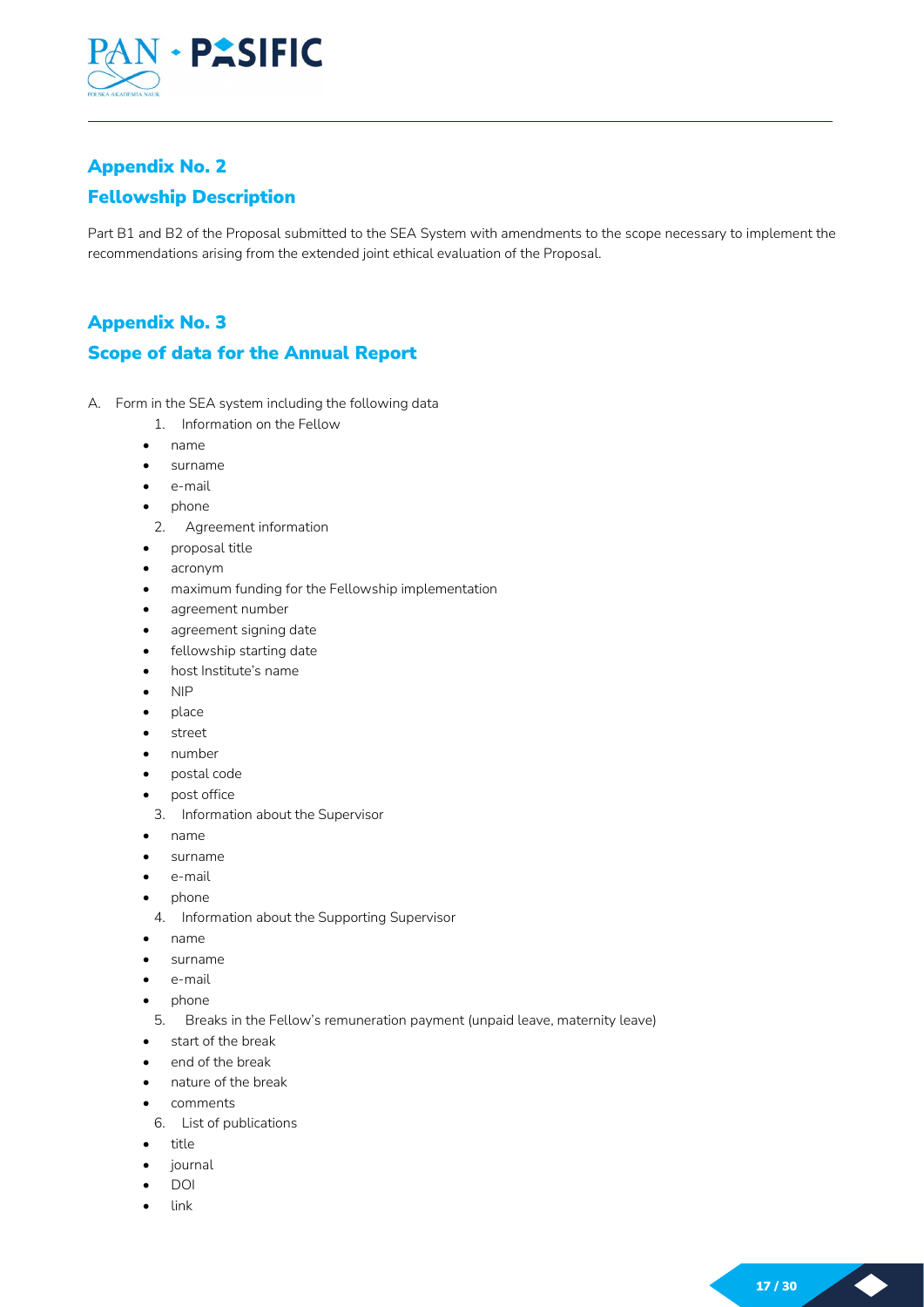

- 7. List of patents
- title
- type (application/patent)
- link
- 8. Secondments
- institution type
- institution name
- institution address
- secondment starting date
- secondment end date
- description (max. 500 characters)
- 9. Participation in conferences
- conference name
- conference date
- place
- country
- nature of the speech
- speech tile
- description

10. Organisation of workshops, meetings, conferences

- event name
- date
- place
- event type
- number of participants
- description
- 11. Promotion of science
- type of action
- name
- date
- place
- description
- 12. Other results
- name
- description
- B. Required appendices:
- 1) Career Development Plan
- 2) Merit-based report prepared in accordance with the template available at https://pasific.pan.pl/call-1/, including: 1. Report on the Fellowship implementation (maximum 6 A4 pages)
	- brief description of the extent to which the objectives of the Fellowship have been achieved and the
		- reasons not or not fully completing the objectives set out in the Proposal;
		- description of the tasks completed, including a description of deviations from the task plan presented in the Proposal;
		- indication of the most significant achievements within the project (in points);
		- brief description of the scientific results obtained;
		- impact of the Fellowship on the Fellow's further career development;
		- impact of the Fellowship on the development of the scientific discipline;
		- impact of the Fellowship on the Host Institute;
		- plan for further development of the Fellow's professional and scientific career;

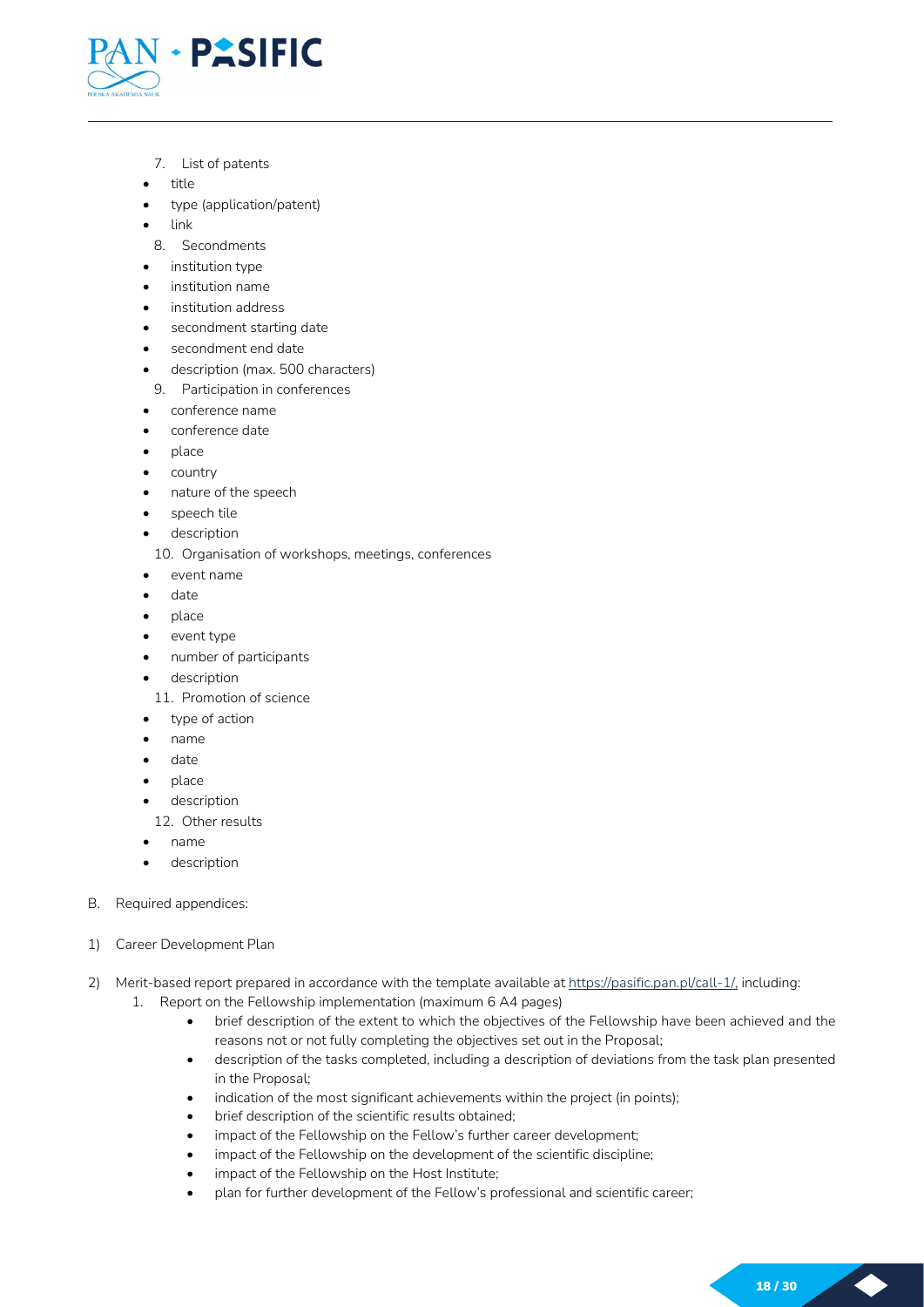

- plan of cooperation between the research institute and the Fellow.
- 2. Report on the completed Secondment (maximum 1 A4 page)
	- brief description to which extent the objectives of the Secondment have been achieved and the reasons for not or not fully completing the objectives set out in the Proposal;
	- description of the completed tasks, including deviations from the task plan presented in the Proposal;
	- description of the skills acquired by the Fellow;
	- plan for further cooperation between the host, the Fellow, and the Host Institute;
- 3. Information about the project team a list of individuals receiving an additional allowance under the Fellowship,
	- excluding the Fellow and research participants:
		- academic degree/title
		- name
		- surname
		- gender
		- role in the project (select: Supervisor/other contractors)
		- scope of tasks in the project
		- form of employment
		- remuneration incurred
		- additional information
- 4. Description of the project results (maximum 1 A4 page)
- 5. Research project ethical issues
	- description of actions undertaken to ensure that the project is implemented in accordance with ethical requirements in line with national and European Union regulations, including a description of deviations from the action plan included in the Ethics Self-Assessment;
	- description of the actions resulting from the recommendations of ethics experts carrying out the ethics assessment of the project, including an indication of deviations from the measures recommended by the experts;
	- list obtained of consents and permissions.
- 6. Project costs
	- description of deviations from the cost estimate in the Proposal with justification.

### 7. Declarations and statements

The Host Institute declares that the personal data of the project contractors shown in this report have been obtained on the basis of the written consent of these contractors and undertakes to submit the aforementioned consent upon request of the PAS.

- 8. Details of the person responsible for the Report preparation
	- name
	- surname
	- phone/fax number
	- e-mail
	- position

9. Signatures

- Fellow's signature
- Director of the Institute's signature
- Institute's Chief Accountant's signature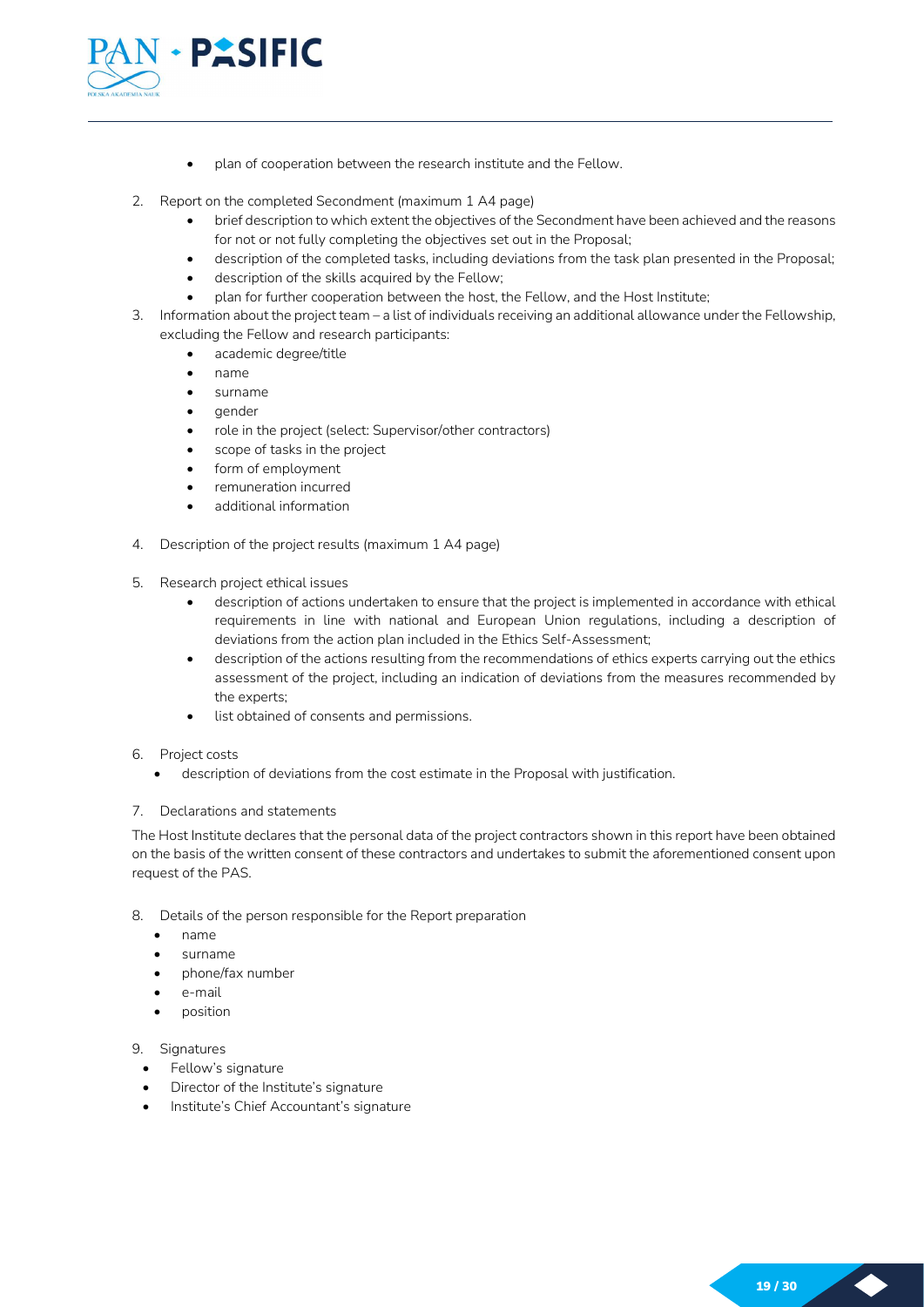

# Appendix No. 4

### Scope of data for the Final Report

- A. Form in the SEA System covering the following data:
- 1. Information on the Fellow:
	- name
	- surname
	- e-mail
	- phone
	- 2. Agreement information
		- proposal title
		- acronym
		- maximum funds for the Fellowship implementation
		- agreement number
		- agreement signing date
		- Fellowship start date
		- Host Institute name
		- NIP
		- place
		- street
		- number
		- postal code
		- post office
- C. Information about the Supervisor
	- name
	- surname
	- e-mail
	- phone
- D. Information about the Supporting Supervisor
	- name
	- surname
	- e-mail
	- phone
- E. Budget table

.

A list of costs incurred during the Fellowship is divided into categories from the cost estimate, automatically generated on the basis of the cost items entered in each section below, together with information generated by the system on the amount of costs from the cost estimate and unused funds.

 $\blacklozenge$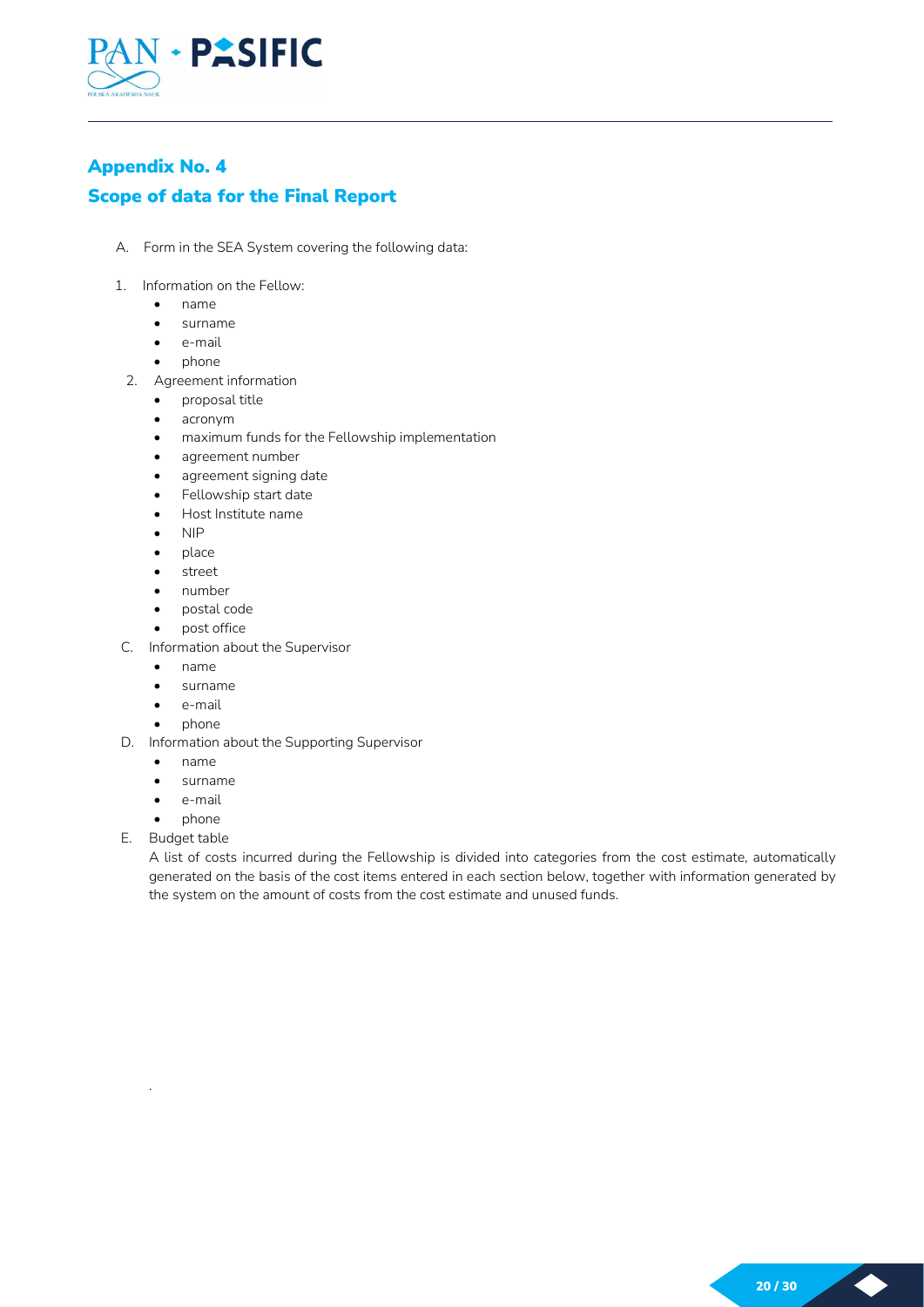

| Rodzaj kosztów/Type of costs                                                               | <b>Cost Estimate in</b><br><b>PLN</b> | <b>Costs or</b><br>expenses<br>incurred <sup>4</sup> PLN | <b>Funds unused</b><br><b>PLN</b> |
|--------------------------------------------------------------------------------------------|---------------------------------------|----------------------------------------------------------|-----------------------------------|
| 1. Wynagrodzenie Stypendysty/Fellow's remuneration                                         |                                       |                                                          |                                   |
| 2. Dodatek Rodzinny/Fellow's family allowance                                              |                                       |                                                          |                                   |
| 3. Wynagrodzenie Opiekuna/Supervisor's remuneration                                        |                                       |                                                          |                                   |
| 4. Pozostałe wynagrodzenia / Other personnel costs                                         |                                       |                                                          |                                   |
| 5. Aparatura naukowo-badawczej, urządzenia i<br>oprogramowanie/Equipment                   |                                       |                                                          |                                   |
| 6. Zakup materiałów/Consumables                                                            |                                       |                                                          |                                   |
| 7. Koszty podróży Stypendysty /Travel costs                                                |                                       |                                                          |                                   |
| 8. Koszt publikacji/Publications (including Open Access<br>fees)                           |                                       |                                                          |                                   |
| 9. Koszty warsztatów i konferencji/Dissemination<br>activities (workshop, conference fees) |                                       |                                                          |                                   |
| 10. Pozostałe koszty / Other                                                               |                                       |                                                          |                                   |
| 11. Łącznie koszty bezpośrednie/Total direct costs (1-<br>10 <sub>l</sub>                  |                                       |                                                          |                                   |
| 12. Koszty pośrednie / Indirect costs (20% of direct<br>costs)                             |                                       |                                                          |                                   |
| 13. Koszty całkowite/Total estimated eligible costs                                        |                                       |                                                          |                                   |

- 6. Cost items
	- cost items descriptions (max. 200 characters)
	- cost in PLN
	- cost category
	- 7. Breaks in the Fellow's remuneration payment (unpaid leave, maternity leave)
		- start of the break
		- end of the break
		- nature of the break
		- comments
	- 8. List of publications
		- title
		- journal
		- DOI
		- link
	- 9. List of patents
		- title
		- type (application/patent)
		- $\bullet$  link
	- 10. Secondments
		- **•** institution type
		- **•** institution name
		- institution address
		- secondment starting date
		- secondment ending date

<sup>4</sup> Wydatki w przypadku zakupu aparatury badawczej, w pozostałych pozycjach koszty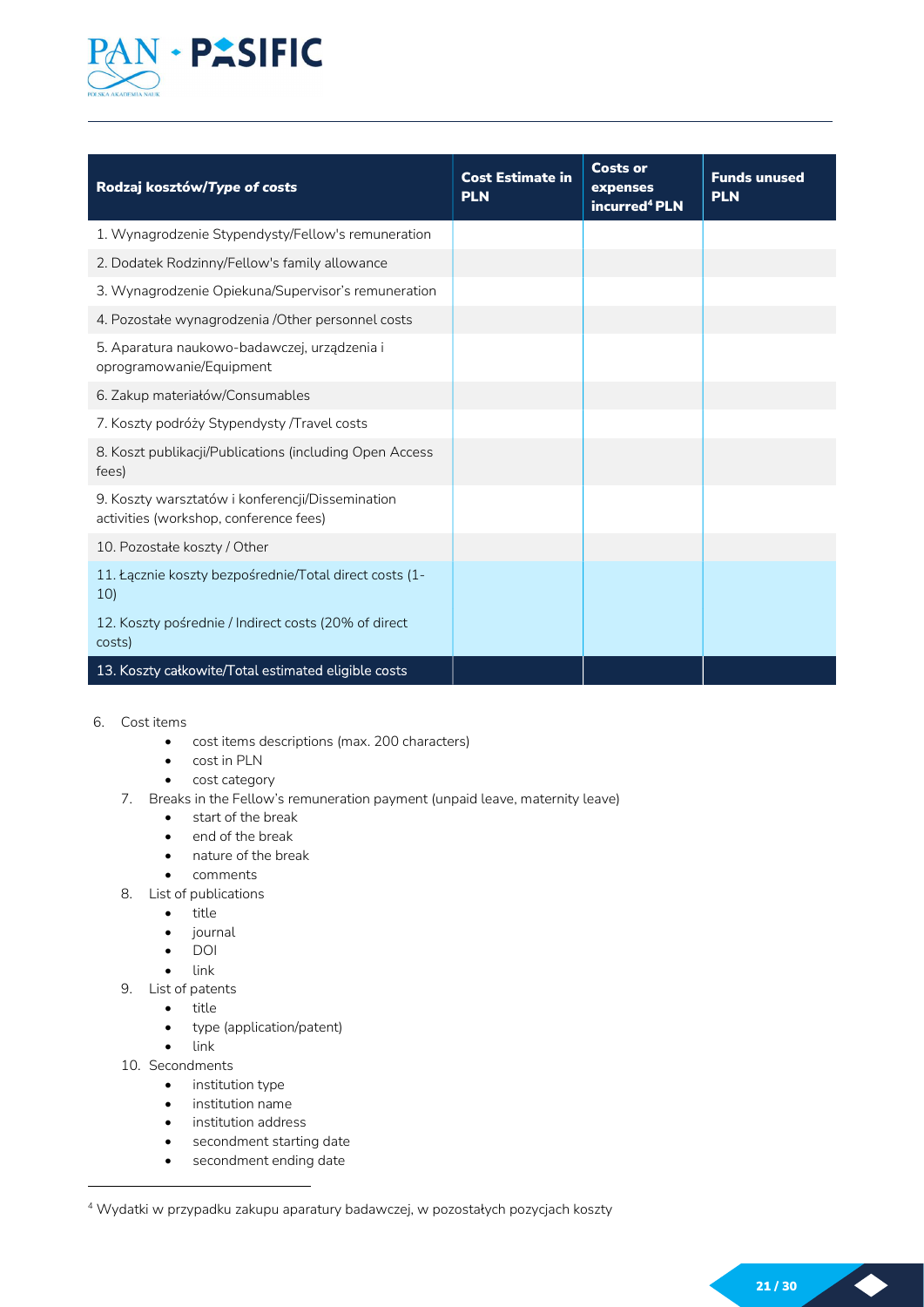

- description (max. 500 characters)
- 11. Participation in conferences
	- conference name
	- conference date
	- place
	- country
	- nature of the speech
	- title of the speech
	- description
- 12. Organisation of workshops, meetings, conferences
	- event name
	- date
	- place
	- event type
	- number of participants
	- description
- 13. Promotion of science
	- type of action
	- name
	- date
	- place
	- description
- 14. Other results
	- name
	- description
- B. Required appendices:
- 1) Career Development Plan
- 2) Merit-based report prepared in accordance with the template available at https://pasific.pan.pl/call-1/, including:
	- 1. Report on the Fellowship implementation (maximum 6 A4 pages)
		- brief description of the extent to which the objectives of the Fellowship have been achieved and the reasons not or not fully completing the objectives set out in the Proposal;
		- description of the tasks completed, including a description of deviations from the task plan presented in the Proposal;
		- indication of the most significant achievements within the project (in points);
		- brief description of the scientific results obtained;
		- impact of the Fellowship on the Fellow's further career development;
		- impact of the Fellowship on the development of the scientific discipline;
		- impact of the Fellowship on the Host Institute;
		- plan for further development of the Fellow's professional and scientific career;
		- plan of cooperation between the research institute and the Fellow;
	- 2. Report on the completed Secondment (maximum 1 A4 page)
		- brief description to which extent the objectives of the Secondment have been achieved and the reasons for not or not fully completing the objectives set out in the Proposal;
		- description of the completed tasks, including deviations from the task plan presented in the Proposal;
		- description of the skills acquired by the Fellow;
		- plan for further cooperation between the host, the Fellow, and the Host Institute;
	- 3. Information about the project team a list of individuals receiving an additional allowance under the Fellowship, excluding the Fellow and research participants:
		- academic degree/title
		- name
		- surname
		- gender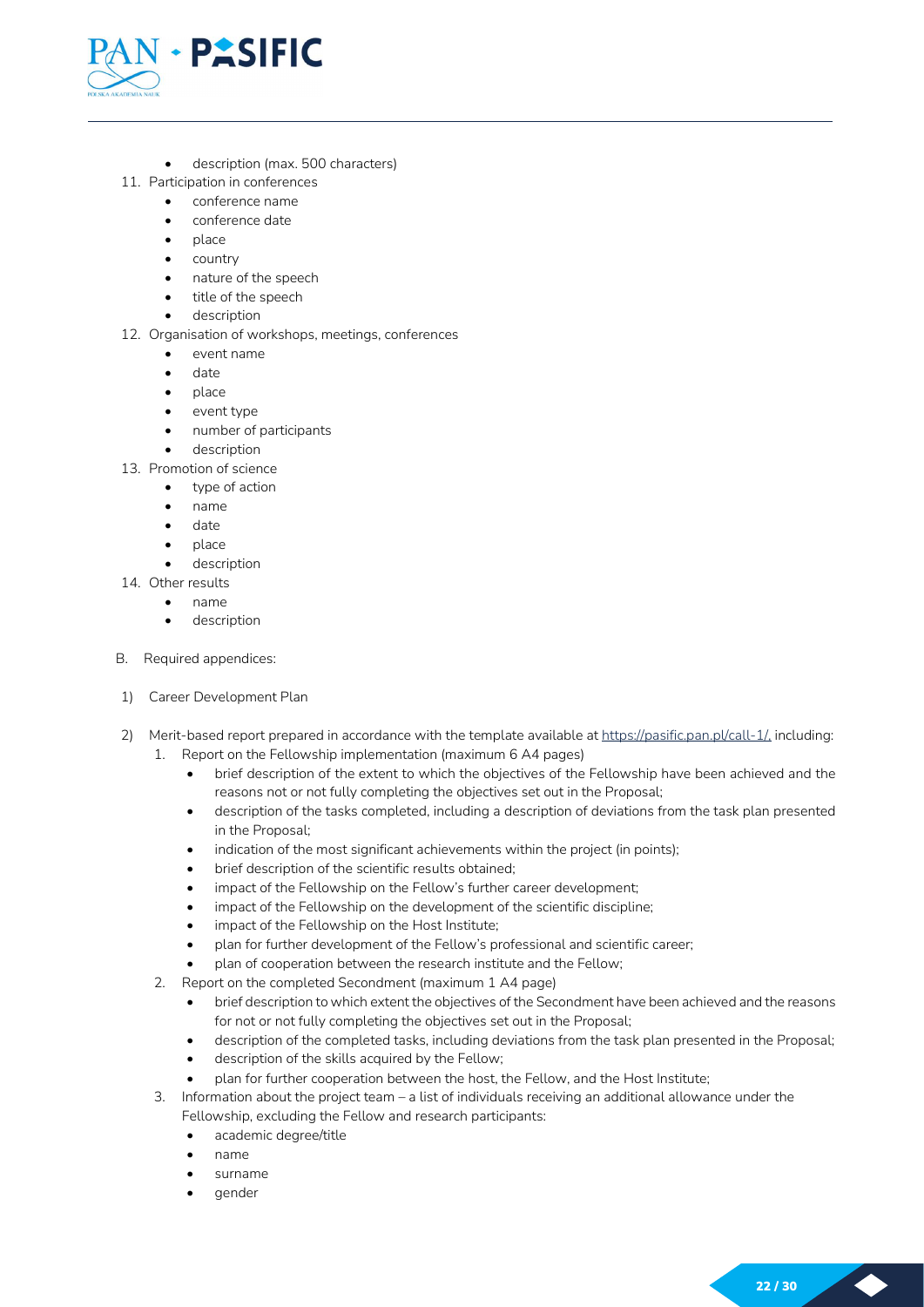

- role in the project (select: Supervisor/other contractors)
- scope of tasks in the project
- form of employment
- remuneration incurred
- additional information
- 4. Description of the project results (maximum 1 A4 page)
- 5. Research project ethical issues
	- description of actions undertaken to ensure that the project is implemented in accordance with ethical requirements in line with national and European Union regulations, including a description of deviations from the action plan included in the Ethics Self-Assessment;
	- description of the actions resulting from the recommendations of ethics experts carrying out the ethics assessment of the project, including an indication of deviations from the measures recommended by the experts;
	- list obtained of consents and permissions.
- 6. Project costs
	- Description of deviations from the plan of the cost items in the proposal with justification.
- 7. Declarations and statements

The Host Institute declares that the personal data of the project contractors shown in this report have been obtained on the basis of the written consent of these contractors and undertakes to submit the aforementioned consent upon request of the PAS.

- 8. Details of the person responsible for the Report preparation
	- name
	- surname
	- phone/fax number
	- e-mail
	- position
- 9. Signatures
	- Fellow's signature
	- Director of the Institute's signature
	- Institute's Chief Accountant's signature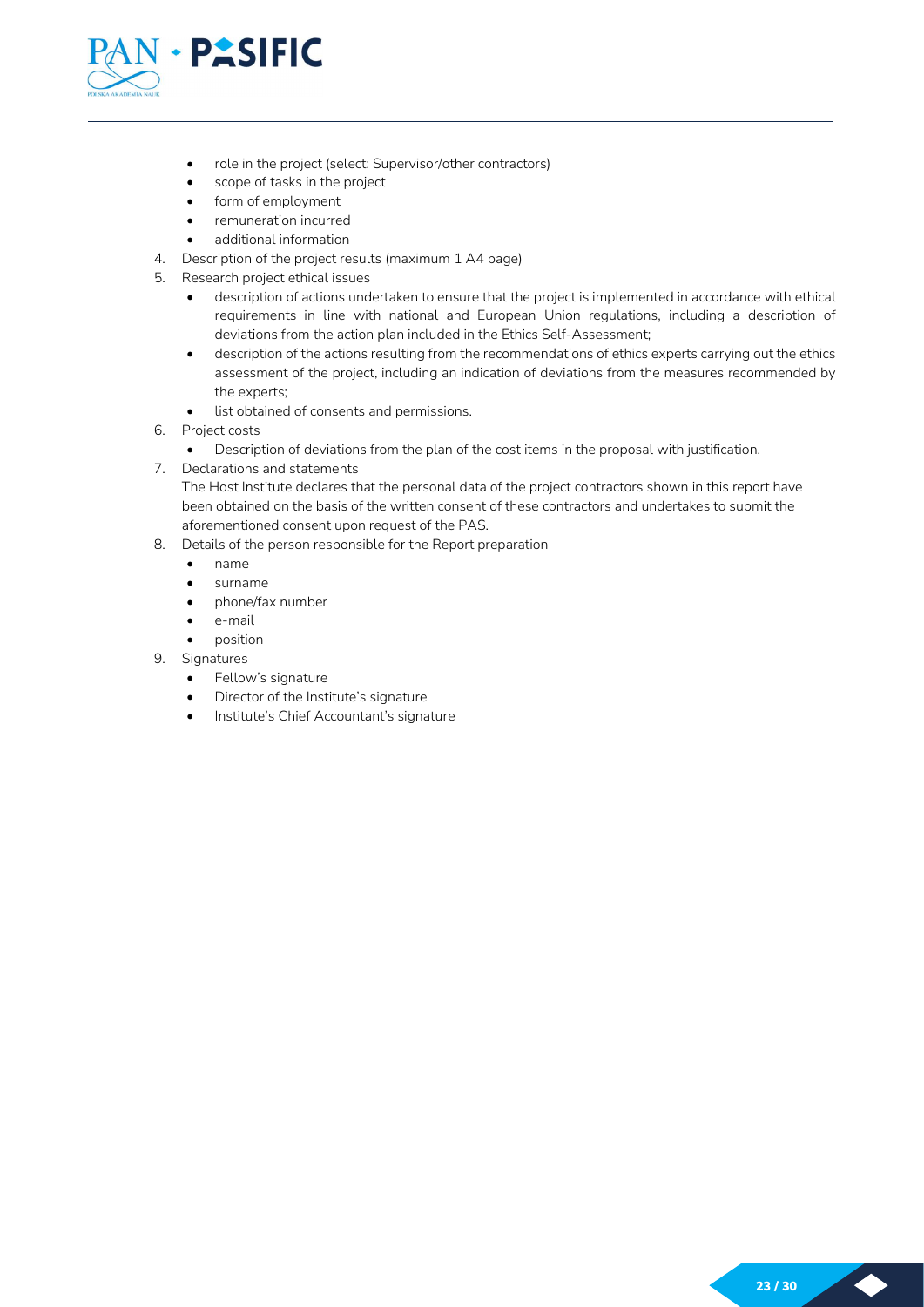

## Appendix No. 5

### Scope of data for the Report on Compensation Payment

- 1. Information on the Fellow
	- name
	- surname
	- e-mail
	- phone
- 2. Agreement information
	- proposal title
	- acronym
	- maximum funds for the Fellowship implementation
	- Agreement number
	- date of signing the Agreement
	- Fellowship starting date
	- Host Institute name
	- NIP
	- place
	- street
	- number
	- postal code
	- post office
- 3. Information about the Supervisor
	- name
	- surname
	- e-mail
	- phone
- 4. Information about the Supporting Supervisor
	- name
	- surname
	- e-mail
	- phone
- 5. Information on the Remuneration Payment
	- compensation amount gross
	- compensation amount net
	- employer's contributions
	- remuneration Transfer date
- 6. Declarations and statements

The Host Institute declares that the personal data of the project contractors shown in this report have been obtained on the basis of the written consent of these contractors and undertakes to submit the aforementioned consent upon request of the PAS.

- 7. Details of the person responsible for the Report preparation
	- full name:
	- phone/fax number:
	- e-mail
	- position
- 8. Signatures
	- Fellow's signature
	- Head of the Institute's signature
	- Institute's Chief Accountant's signature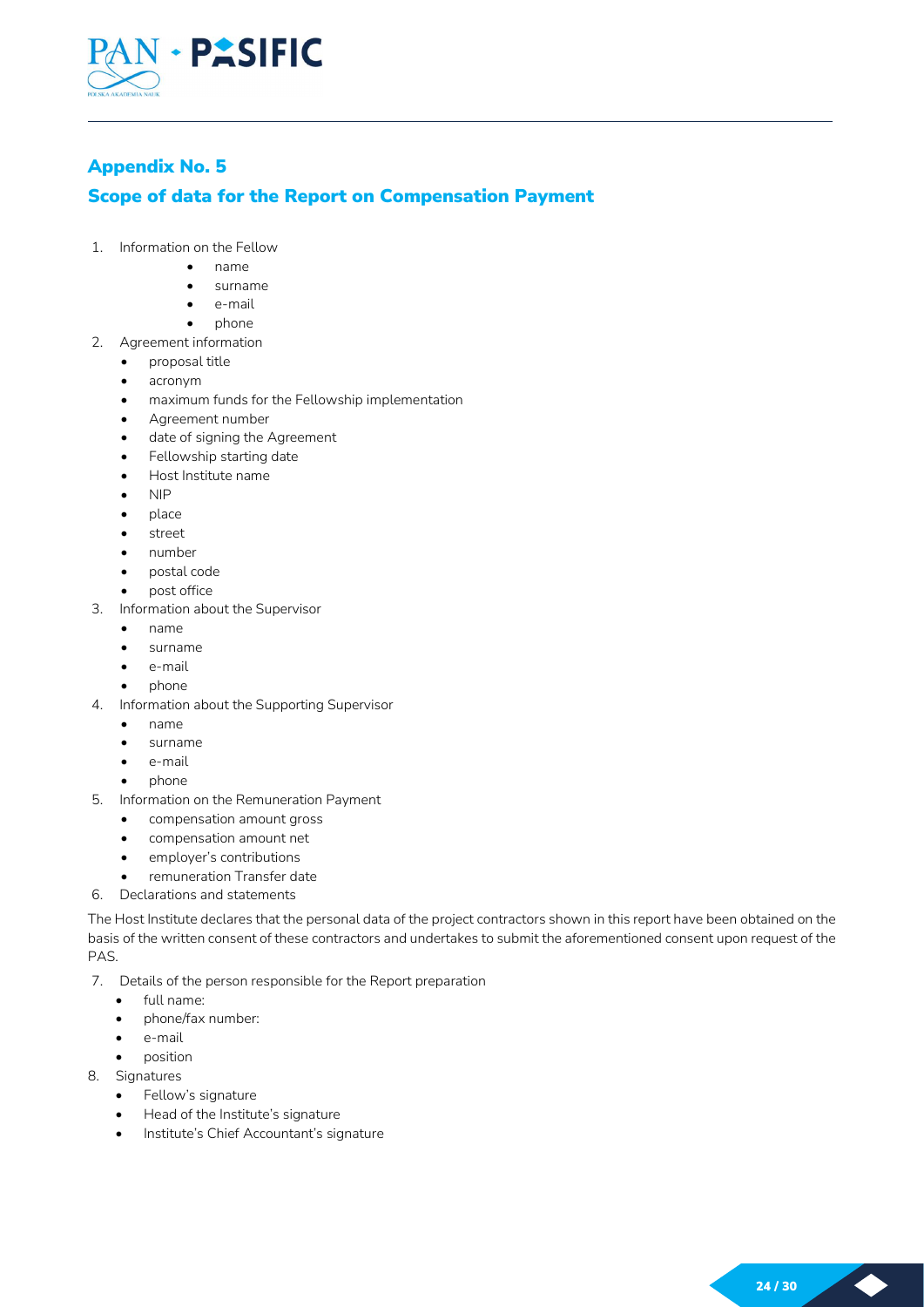

# Appendix No. 6 Declaration of entitlement to family allowance

(Fellow's name and surname) (place and date)

................................................

(Host Institute's name and address)

............................................... ...............................................

### FELLOW'S DECLARATION

............................................... ....................................................

I, the undersigned, declare that I am married or in a relationship equivalent to marriage under the law of the country in which the relationship has been formalised with ………………………………………………………… (name and surname).

and/or I have dependent children, i.e.:

1. ………………………………………………………… (name and surname), born on ……………………….

2. ………………………………………………………… (name and surname), born on ……………………….

and I declare that the persons listed above are changing their place of residence and shall be coming to Poland with me for a period of at least 3 months during the Fellowship implementation.

............................................................ (Fellow's legible signature)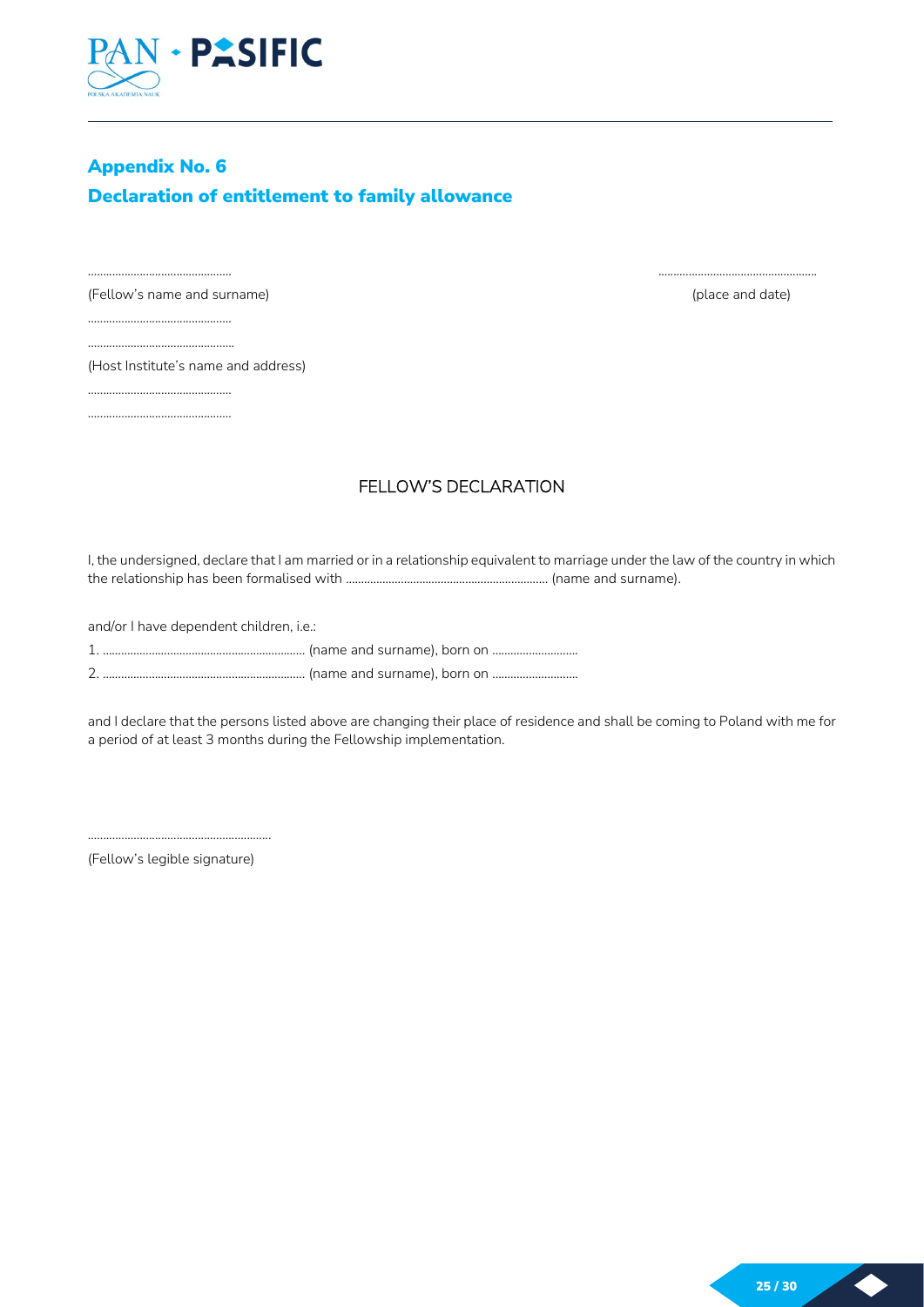

# Appendix No. 7 Ethics Self-Assessment

Ethics Self-Assessment with amendments as necessary to implement the recommendations arising from the extended common ethics of the Proposal.

# Appendix No. 8 Personal Data Processing Entrustment Agreement

# Personal Data Processing Entrustment Agreement

Concluded in Warsaw on <date>, 2021, between:

<Host Institute's name> based in <place> at <street>, <postal code>, having tax identification number NIP ..., REGON ..., represented by <title> <name> <surname> <position> {OPTION: on the basis of the power of attorney No. <number> dated <date>}, hereinafter referred to as the Transferor

and

the Polish Academy of Sciences with its seat in Warsaw, Plac Defilad 1, postal code 00-901, tax identification number NIP 525-15-75-083, REGON 000325713, represented by Prof. Jerzy Duszyński, the PAS President and Tadeusz Latała, the PAS Chancellor, hereinafter referred to as the Receiver.

### Section 1: Definitions

- 1. Regulation Regulation (EU) 2016/679 of the European Parliament and of the Council of 27 April 2016 on the protection of natural persons with regard to the processing of personal data and the free movement of such data, and repealing Directive 95/46/EC;
- 2. Personal data information about an identified or identifiable natural person;
- 3. Personal data administrator the authority, organisational unity, entity or a person, who decides the purposes and means of the personal data processing; means the natural or legal person, public authority, entity or any other body which alone or jointly with others determines the purposes and means of the personal data processing.
- 4. Document any traditional or electronic medium on which personal data are recorded.
- 5. Employee a person who performs work under an employment or civil law contract.
- 6. Processing an operation or set of operations which is performed upon personal data or sets of personal data, in an automated or non-automated manner, such as collecting, recording, organising, storing, adapting or modifying, downloading, viewing, using, disclosing by sending, distributing or otherwise sharing, matching or combining, limiting, deleting or destroying;
- 7. Processor a natural or legal person, public authority, unit or other entity that processes personal data on behalf of the controller.

### Section 2: Purpose and scope of the Agreement

- 1. The Transferor declares that he is the Administrator of personal data, which, pursuant to Art. 28 of the Regulation, he entrusts to the Receiver for processing on terms set out in this contact.
- 2. The purpose of entrusting data processing is to provide services included in the Fellowship Agreement, i.e. related to the realisation of financing and implementation of the Fellowship accepted for funding in the PASIFIC Call 1. . The PASIFIC Programme is co-financed under the H2020 MSCA programme on the basis of the agreement No. 847639 with the Research Executive Agency, duly authorised by the European Commission.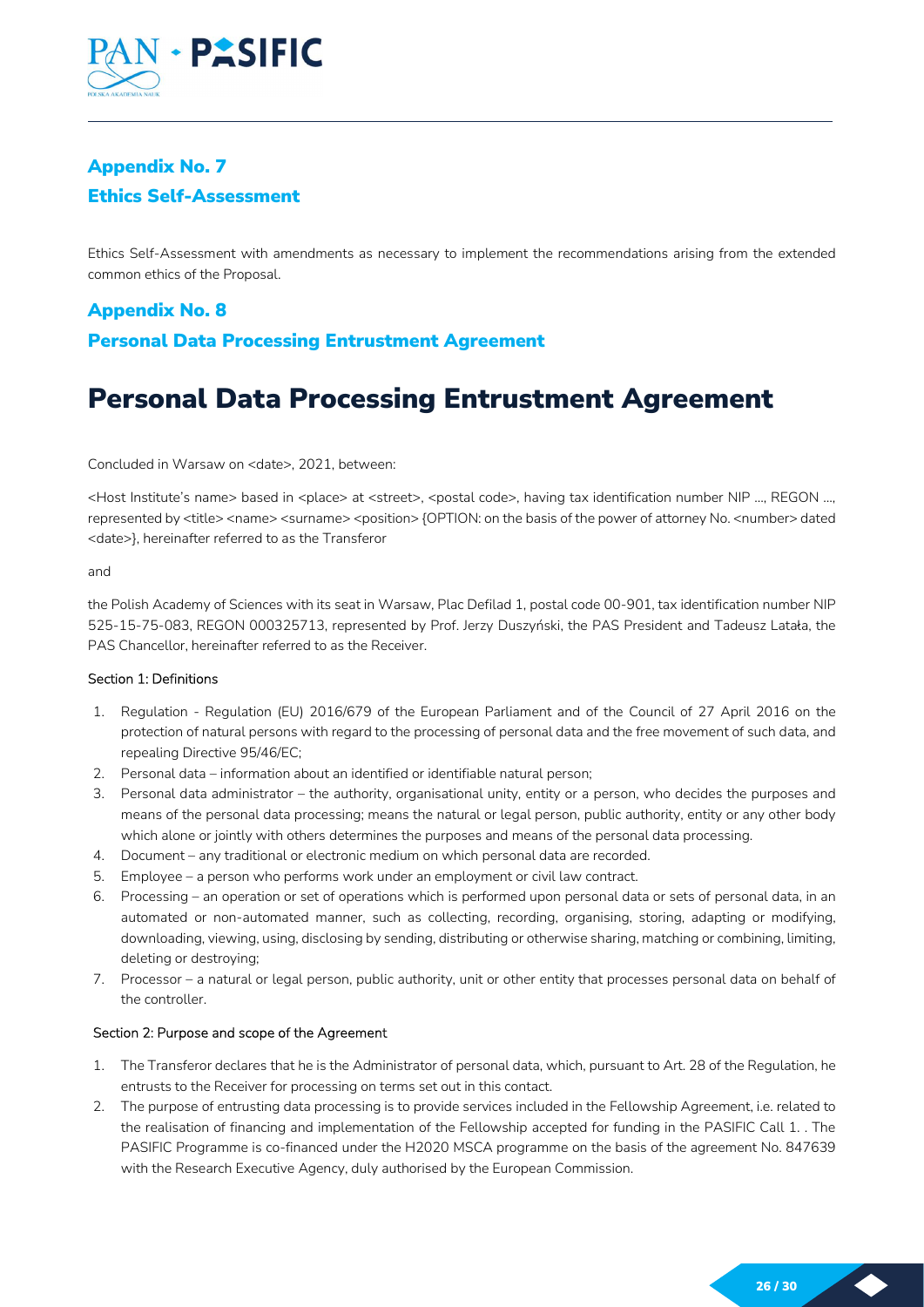

3. The scope of the entrusted personal data referred to in Paragraph 1 is indicated in the reports referred to in Section 9 Paragraph 1 of the Fellowship Agreement.

### Section 3: The Transferor's use of the services of another Processor

- 1. The Transferor consents to the use of the services of another Processor (subcontractor) by the Receiver as part of the performance of the subject of this contact. However, the Receiver shall be obliged to inform the Transferor each time in writing about the intention to use the services of a subcontractor and about changes in this respect. The Transferor retains the right to submit an objection to using a particular subcontractor's services by the Receiver or changes in this respect. The complaint must be submitted in writing within 7 working days from the date of receipt of the information in question.
- 2. In the event of the Receiver ordering further personal data processing by the subcontractor, the subcontractor shall be subject to the same obligations as in this Agreement. If the subcontractor fails to fulfil its obligations to protect personal data, total liability to the Transferor shall lie with the Receiver, who shall be liable for the subcontractor's actions as for its own.

### Section 4: Receiver's Obligations

- 1. Personal data shall be entrusted to the Receiver for processing only for the purpose and to the extent provided in the Agreement.
- 2. The Transferor undertakes to grant appropriate authorisations for personal data processing to persons employed in processing such data. The Receiver shall also ensure that these persons are made aware of the provisions of personal data protection and that they are obliged to comply with them and to maintain the processed personal data and the methods of their protection confidential.
- 3. The Receiver shall assist the Transferor in complying with the obligations set out in Articles 32-34 of the Regulations.
- 4. The Receiver undertakes to assist the Transferor, to the extent possible, with appropriate technical and organisational measures, in fulfilling the obligation to respond to the data subject's request in exercising their rights.
- 5. The Receiver undertakes to make available to the Transferor all information necessary to demonstrate compliance with the obligations incumbent to the Receiver. It shall allow the Transferor or auditor authorised by the Transferor to conduct audits, including inspections, and cooperate in verification and corrective actions.

#### Section 5: Notification of incidents

The Receiver undertakes to immediately notify the Transferor of any unauthorised access to personal data and any breach of personal data protection without undue delay, but no later than within 24 hours of becoming aware of the breach.

#### Section 6: Responsibility

The Receiver shall be responsible for sharing or using personal data contrary to the Entrustment Agreement, particularly for disclosing data to unauthorised persons.

#### Section 7: Right of inspection

- 1. The Transferor pursuant to Article 28 (3) (h) of the Regulation has the right to inspect measures put in place by the Receiver to secure the entrusted data.
- 2. The Transferor shall exercise the right of inspection during the working hours of the Receiver.
- 3. The Transferor shall inform the Receiver of the planned inspection at least 7 days in advance.
- 4. The Receiver, upon termination or expiration of the Agreement, undertakes to immediately return the Transferor the entrusted data sets and to permanently remove them from all media, both in electronic and paper versions.
- 5. The Receiver shall be obliged to provide the Transferor with protocols for the destruction of the personal data sets within 7 days from the date of the data deletion.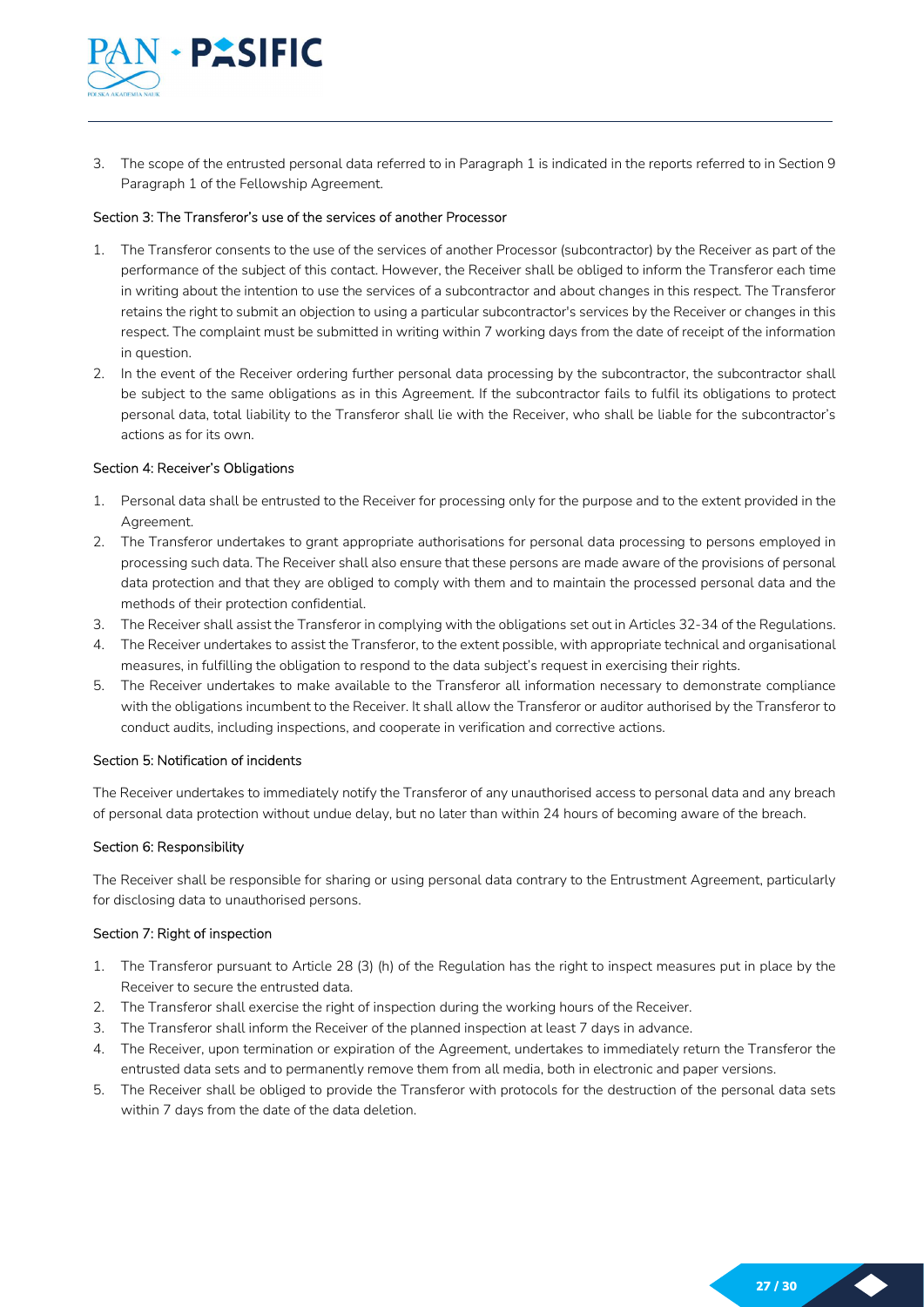

### Section 8: Final provisions

- 1. This Agreement shall be effective from <date binding> for the duration of the services, the purposes of which are set out in the Agreement. The Agreement shall terminate automatically upon termination of the Fellowship Agreement.
- 2. The Agreement may be terminated by either party by giving one month's notice of termination.
- 3. The Transferor has the right to terminate the Entrustment Agreement without notice if the Receiver:

1) used the personal data in a manner incompatible with this entrustment agreement,

2) entrusted the processing of personal data to subcontractors without prior notification of such intention to the Transferor,

3) processes the data in breach of the provisions of the Regulation or this Entrustment Agreement.

4. Any amendments to the Agreement shall be made in writing under pain of nullity.

5. In the matters not covered by this Agreement, provisions of Polish law, including the Acts and Civil Code, shall apply.

……………………………………………………. ………………………………………….

6. The Agreement has been drawn up in two copies, one for each party.

(Receiver) (Transferor)

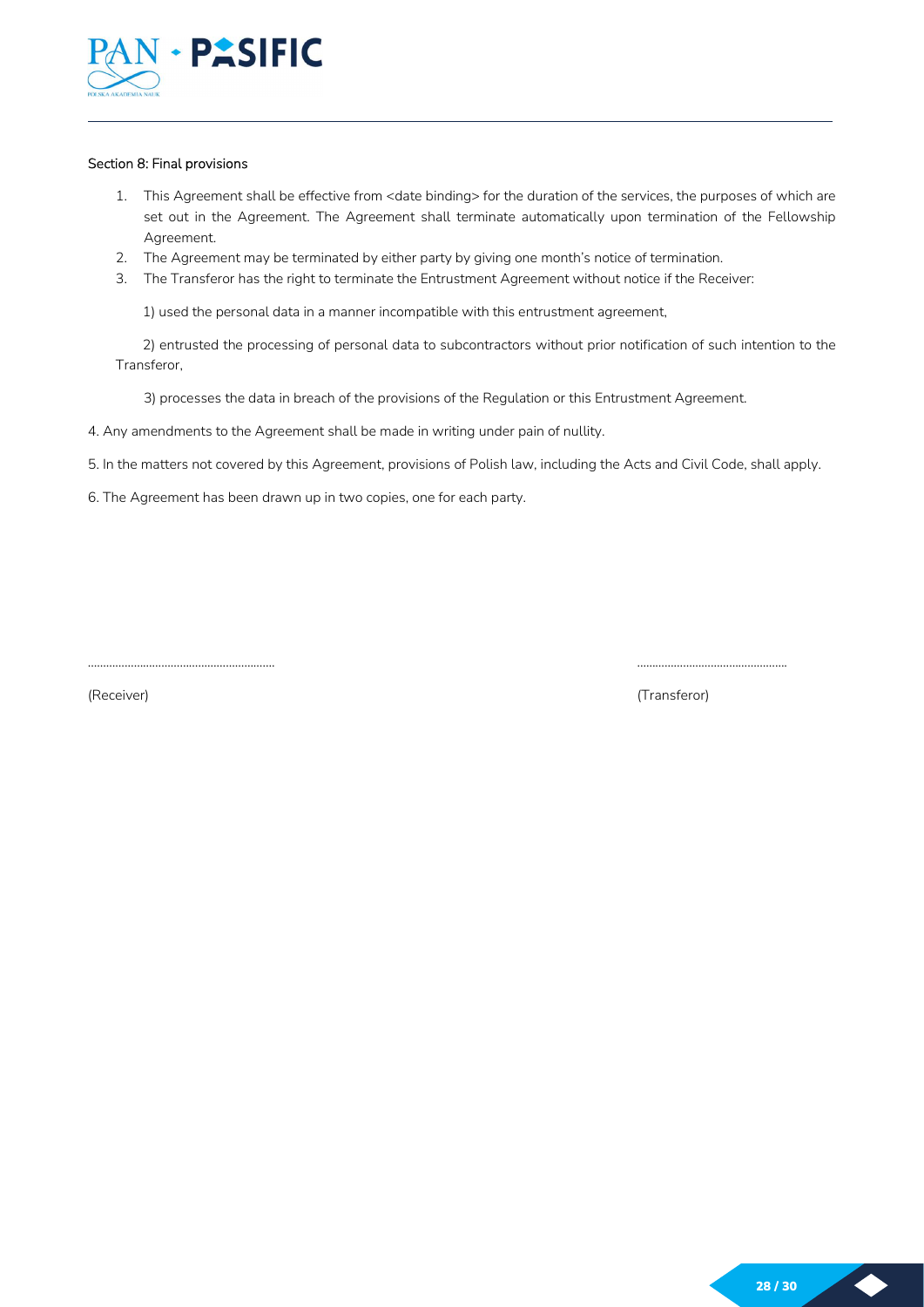

# Appendix No. 8 a Scope of personal data processing

| Scope of personal data processing |                                                    |
|-----------------------------------|----------------------------------------------------|
| Scope of personal data            | In accordance with the provisions of the Agreement |
| Purpose of processing             | Implementation and funding of the Fellowship       |
| Type of personal data             | Ordinary, sensitive                                |
| Categories of data subjects       | Natural persons/ Fellows/ Foreigners               |

………………………………………… ……………………………………………

Receiver **Transferor** Transferor

 $\blacklozenge$